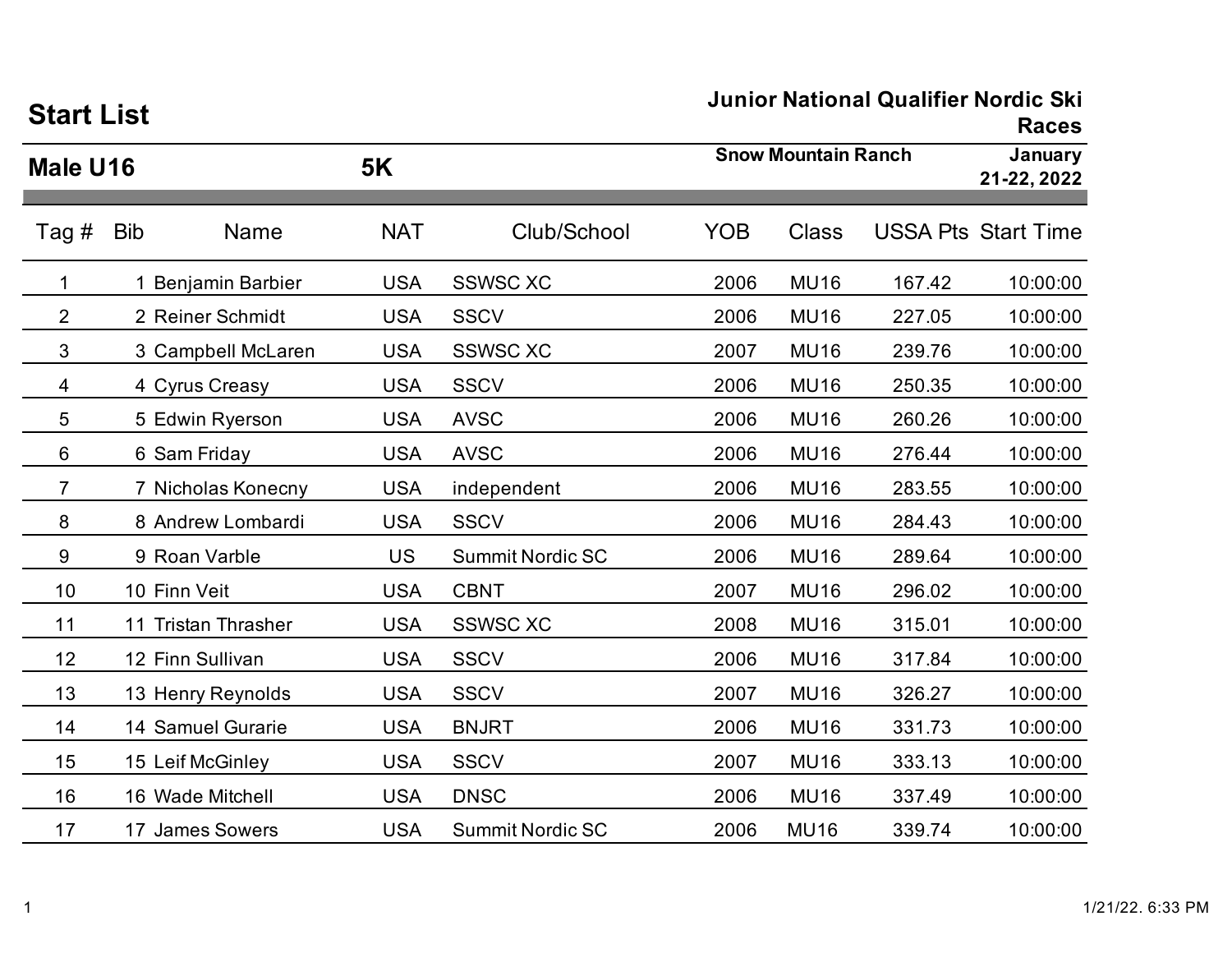| <b>Start List</b> |                           |            |                         |            |                            | Junior National Qualifier Norgic SKI | <b>Races</b>               |
|-------------------|---------------------------|------------|-------------------------|------------|----------------------------|--------------------------------------|----------------------------|
| Male U16          |                           | <b>5K</b>  |                         |            | <b>Snow Mountain Ranch</b> |                                      |                            |
| Tag #             | <b>Bib</b><br><b>Name</b> | <b>NAT</b> | Club/School             | <b>YOB</b> | <b>Class</b>               |                                      | <b>USSA Pts Start Time</b> |
| 18                | 18 Henry Braudis          | <b>USA</b> | <b>AVSC</b>             | 2006       | <b>MU16</b>                | 340.56                               | 10:00:00                   |
| 19                | 19 Julian Ryter           | <b>USA</b> | <b>CBNT</b>             | 2006       | <b>MU16</b>                | 346.03                               | 10:00:00                   |
| 20                | 20 Devon Blanchard        | <b>USA</b> | <b>AVSC</b>             | 2006       | <b>MU16</b>                | 349.96                               | 10:00:00                   |
| 21                | 21 Christoff Zimmerman    | <b>USA</b> | <b>WPCC</b>             | 2006       | <b>MU16</b>                | 355.28                               | 10:00:00                   |
| 22                | 22 Alex Current           | <b>USA</b> | <b>SSCV</b>             | 2007       | <b>MU16</b>                | 357.78                               | 10:00:00                   |
| 23                | 23 Jake Pendy             | <b>USA</b> | <b>CBNT</b>             | 2007       | <b>MU16</b>                | 361.57                               | 10:00:00                   |
| 24                | 24 Kadin Starr            | <b>USA</b> | <b>WPCC</b>             | 2006       | <b>MU16</b>                | 473.70                               | 10:00:00                   |
| 25                | 25 Lucas Wik              | <b>USA</b> | <b>BNJRT</b>            | 2007       | <b>MU16</b>                | 478.83                               | 10:00:00                   |
| 26                | 26 Hank Ogden             | <b>USA</b> | <b>SSCV</b>             | 2007       | <b>MU16</b>                | 481.86                               | 10:00:00                   |
| 27                | 27 Andre Craig            | <b>USA</b> | <b>DNSC</b>             | 2007       | <b>MU16</b>                | 595.78                               | 10:00:00                   |
| 28                | 28 Sean Mckillop          | <b>USA</b> | <b>TSSC</b>             | 2006       | <b>MU16</b>                | 990.00                               | 10:00:00                   |
| 29                | 29 Axel Niklasson         | <b>USA</b> | <b>SWNSC</b>            | 2007       | <b>MU16</b>                | 990.00                               | 10:00:00                   |
| 30                | 30 Arthur Gilfanov        | <b>USA</b> | <b>BNJRT</b>            | 2007       | <b>MU16</b>                | 990.00                               | 10:00:00                   |
| 31                | 31 Anthony Petty          | <b>USA</b> | <b>BNJRT</b>            | 2007       | <b>MU16</b>                | 990.00                               | 10:00:00                   |
| 32                | 32 Donovan Ramey          | <b>USA</b> | <b>Summit Nordic SC</b> | 2007       | <b>MU16</b>                | 990.00                               | 10:00:00                   |
| 33                | 33 Luke Bedell            | <b>USA</b> | <b>SSWSC XC</b>         | 2007       | <b>MU16</b>                | 990.00                               | 10:00:00                   |
| 34                | 34 Darin Binning          | <b>USA</b> | <b>High Plains</b>      | 2008       | <b>MU16</b>                | 990.00                               | 10:00:00                   |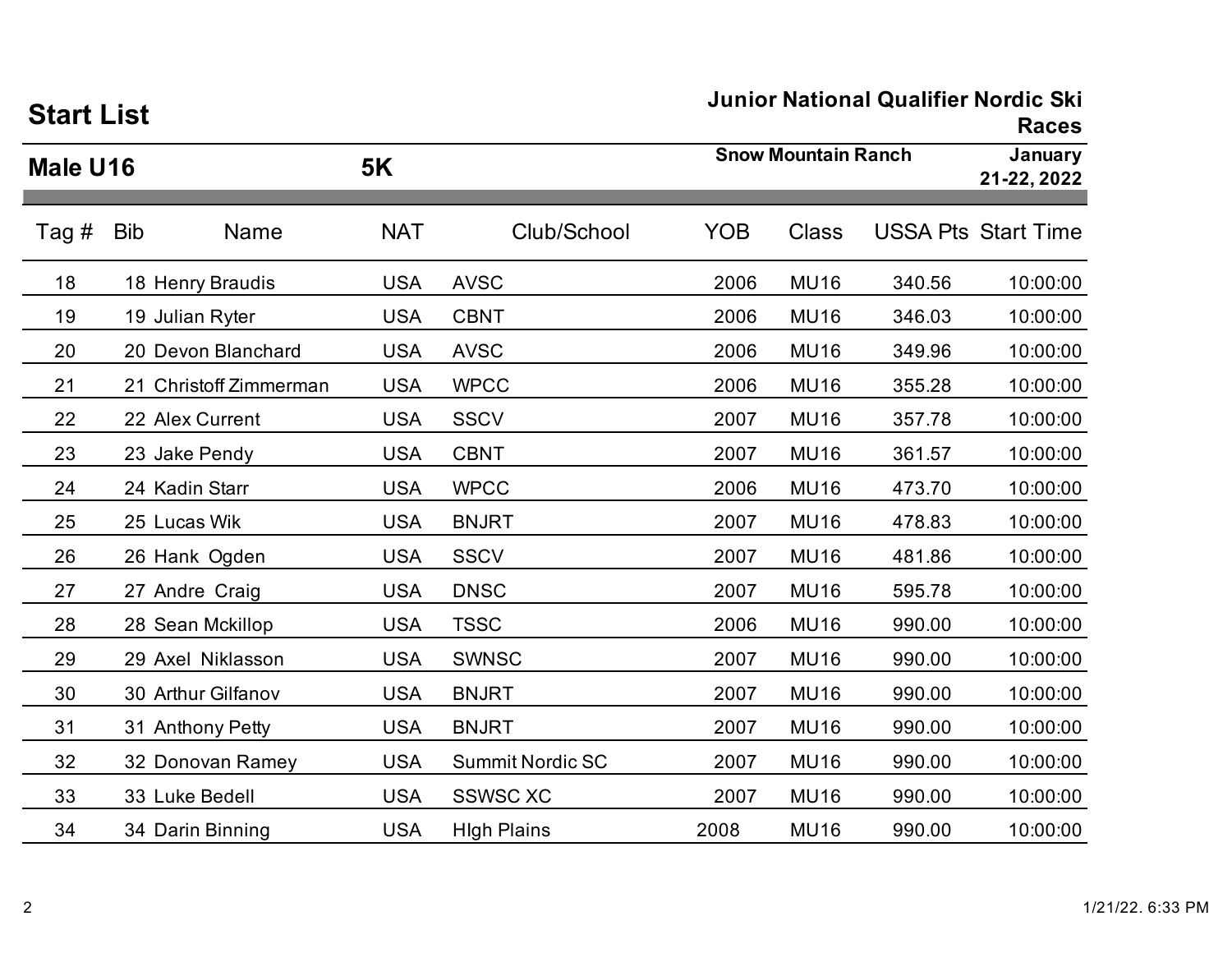| <b>Start List</b> |            |                  |            | Junior National Qualifier Nordic Ski<br><b>Races</b> |      |              |                        |                            |
|-------------------|------------|------------------|------------|------------------------------------------------------|------|--------------|------------------------|----------------------------|
| Male U16          |            |                  | <b>5K</b>  | <b>Snow Mountain Ranch</b>                           |      |              | January<br>21-22, 2022 |                            |
| Tag $#$           | <b>Bib</b> | Name             | <b>NAT</b> | Club/School                                          | YOB  | <b>Class</b> |                        | <b>USSA Pts Start Time</b> |
| 35                |            | 35 Brody Henning | <b>USA</b> | <b>Summit Nordic SC</b>                              | 2007 | <b>MU16</b>  | 990.00                 | 10:00:00                   |
| 36                |            | 36 Leo Roennau   | <b>DEN</b> | <b>AVSC</b>                                          | 2007 | <b>MU16</b>  | 1,663.32               | 10:00:00                   |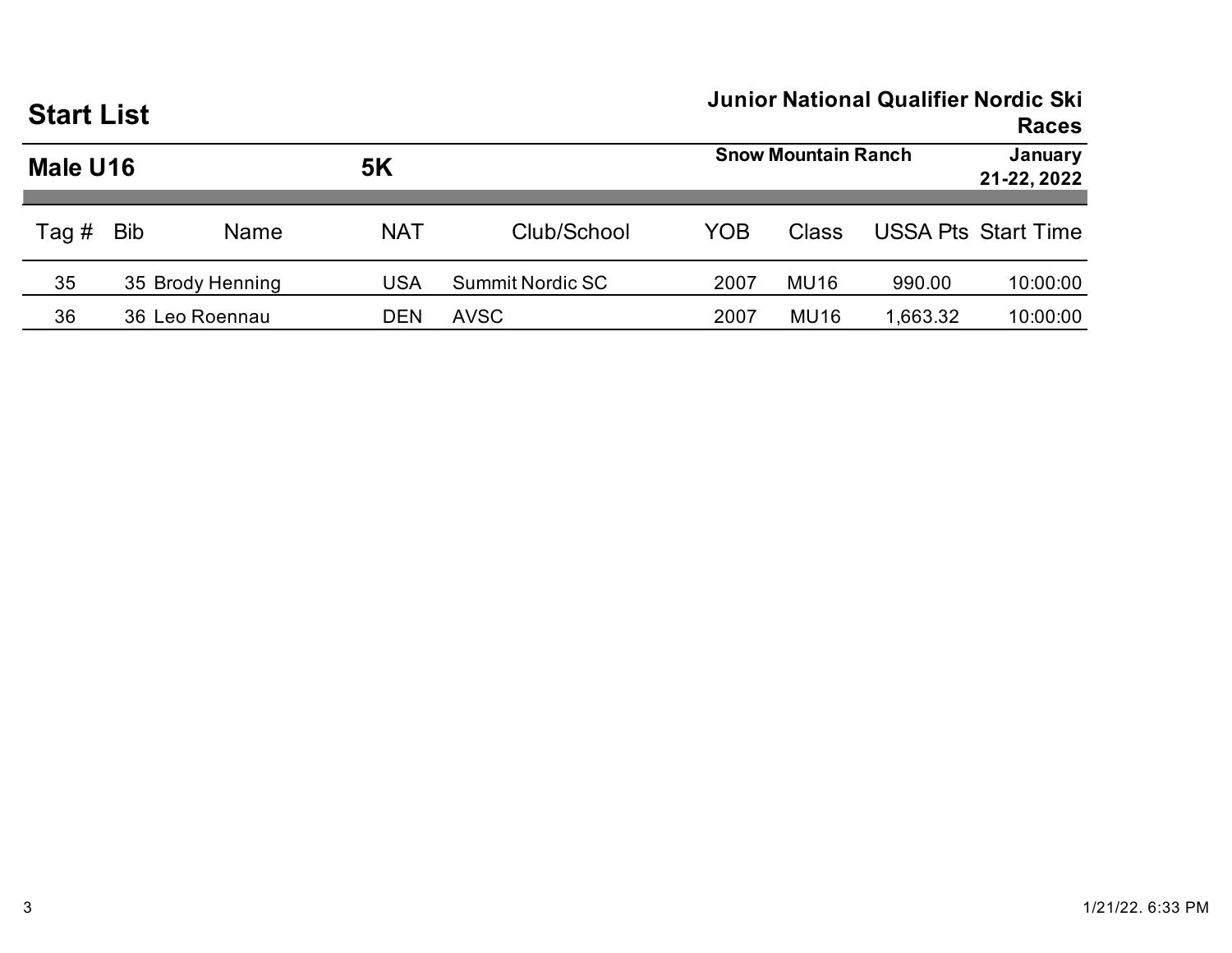| <b>Start List</b> |                      |            | Junior National Qualifier Norgic Ski | <b>Races</b>               |                        |        |                            |
|-------------------|----------------------|------------|--------------------------------------|----------------------------|------------------------|--------|----------------------------|
| <b>Female U16</b> |                      | <b>5K</b>  |                                      | <b>Snow Mountain Ranch</b> | January<br>21-22, 2022 |        |                            |
| Tag #             | <b>Bib</b><br>Name   | <b>NAT</b> | Club/School                          | <b>YOB</b>                 | <b>Class</b>           |        | <b>USSA Pts Start Time</b> |
| 1                 | 37 Lucy Perkins      | <b>USA</b> | <b>SSCV</b>                          | 2007                       | <b>FU16</b>            | 171.94 | 10:20:00                   |
| $\overline{2}$    | 38 Rose Horning      | <b>USA</b> | <b>SSCV</b>                          | 2006                       | <b>FU16</b>            | 179.69 | 10:20:00                   |
| 3                 | 39 Nikita Andre      | <b>USA</b> | <b>SSWSC XC</b>                      | 2007                       | <b>FU16</b>            | 205.15 | 10:20:00                   |
| 4                 | 40 Kiri May          | <b>USA</b> | <b>SSWSC XC</b>                      | 2006                       | <b>FU16</b>            | 224.64 | 10:20:00                   |
| 5                 | 41 Grace Olexa       | <b>USA</b> | <b>SSWSC XC</b>                      | 2006                       | <b>FU16</b>            | 228.39 | 10:20:00                   |
| 6                 | 42 Gracen Kennedy    | <b>USA</b> | <b>SSCV</b>                          | 2007                       | <b>FU16</b>            | 230.07 | 10:20:00                   |
| 7                 | 43 Cassidy Wright    | <b>USA</b> | <b>SSCV</b>                          | 2006                       | <b>FU16</b>            | 236.64 | 10:20:00                   |
| 8                 | 44 Claire Chimileski | <b>USA</b> | <b>SSCV</b>                          | 2007                       | <b>FU16</b>            | 244.56 | 10:20:00                   |
| 9                 | 45 Sawyer Ezzell     | <b>USA</b> | <b>CBNT</b>                          | 2006                       | <b>FU16</b>            | 276.18 | 10:20:00                   |
| 10                | 46 Kiera Stabile     | <b>USA</b> | <b>Summit Nordic SC</b>              | 2007                       | <b>FU16</b>            | 281.25 | 10:20:00                   |
| 11                | 47 Sophia Bertonneau | <b>USA</b> | <b>Summit Nordic SC</b>              | 2006                       | <b>FU16</b>            | 295.17 | 10:20:00                   |
| 12                | 48 Juniper Anderson  | <b>USA</b> | <b>AVSC</b>                          | 2007                       | <b>FU16</b>            | 311.90 | 10:20:00                   |
| 13                | 49 Alena Rossi       | <b>USA</b> | <b>SSWSC XC</b>                      | 2006                       | <b>FU16</b>            | 340.98 | 10:20:00                   |
| 14                | 50 Ella Bullock      | <b>USA</b> | <b>Cloud City Mountain Sports</b>    | 2007                       | <b>FU16</b>            | 349.28 | 10:20:00                   |
| 15                | 51 Norah Graham      | <b>USA</b> | <b>SSWSC XC</b>                      | 2007                       | <b>FU16</b>            | 351.70 | 10:20:00                   |
| 16                | 52 Nina Villafranco  | <b>USA</b> | <b>AVSC</b>                          | 2007                       | <b>FU16</b>            | 387.87 | 10:20:00                   |
| 17                | 53 Dewallg           | <b>USA</b> | <b>DNSC</b>                          | 2007                       | <b>FU16</b>            | 408.34 | 10:20:00                   |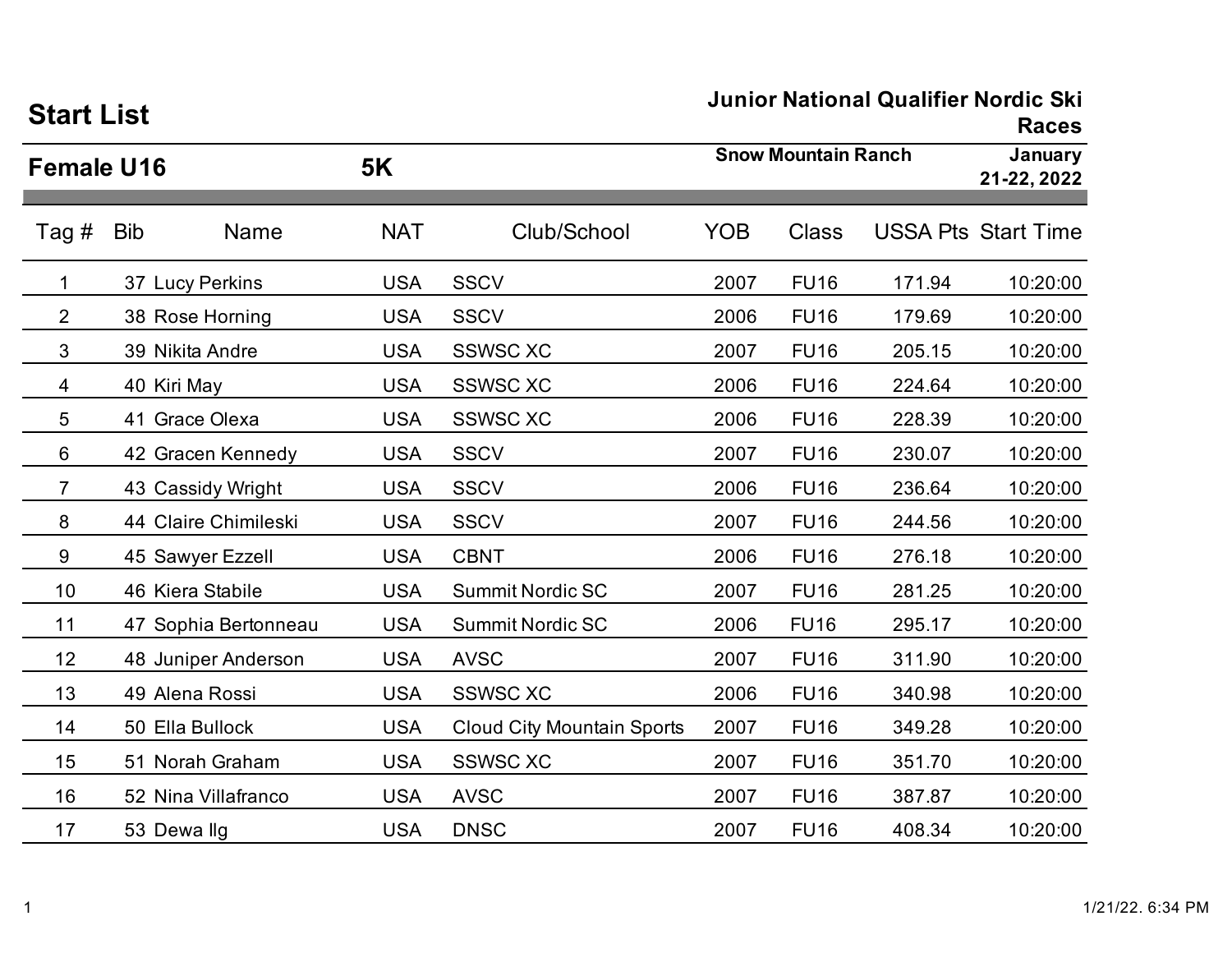| Əları List        |                     |            |                         |            |                            |        | <b>Races</b>               |  |
|-------------------|---------------------|------------|-------------------------|------------|----------------------------|--------|----------------------------|--|
| <b>Female U16</b> |                     | <b>5K</b>  |                         |            | <b>Snow Mountain Ranch</b> |        |                            |  |
| Tag #             | <b>Bib</b><br>Name  | <b>NAT</b> | Club/School             | <b>YOB</b> | <b>Class</b>               |        | <b>USSA Pts Start Time</b> |  |
| 18                | 54 Niamh Nelson     | <b>USA</b> | <b>Summit Nordic SC</b> | 2007       | <b>FU16</b>                | 416.47 | 10:20:00                   |  |
| 19                | 55 Izzy Crimaldi    | <b>USA</b> | <b>BNJRT</b>            | 2006       | <b>FU16</b>                | 431.29 | 10:20:00                   |  |
| 20                | 56 Anna Rhodes      | <b>USA</b> | <b>SSWSC XC</b>         | 2007       | <b>FU16</b>                | 447.65 | 10:20:00                   |  |
| 21                | 57 Autumn Alcock    | <b>USA</b> | <b>Summit Nordic SC</b> | 2007       | <b>FU16</b>                | 502.80 | 10:20:00                   |  |
| 22                | 58 Wylee Jean Drew  | <b>USA</b> | <b>TSSC</b>             | 2007       | <b>FU16</b>                | 516.38 | 10:20:00                   |  |
| 23                | 59 Lucy Silcox      | <b>USA</b> | <b>AVSC</b>             | 2006       | <b>FU16</b>                | 517.87 | 10:20:00                   |  |
| 24                | 60 Zoë Freeman      | <b>USA</b> | <b>DNSC</b>             | 2006       | <b>FU16</b>                | 990.00 | 10:20:00                   |  |
| 25                | 61 Liliane Zygulski | <b>USA</b> | <b>Summit Nordic SC</b> | 2006       | <b>FU16</b>                | 990.00 | 10:20:00                   |  |
| 26                | 62 Grace Wood       | <b>USA</b> | <b>WPCC</b>             | 2007       | <b>FU16</b>                | 990.00 | 10:20:00                   |  |
| 27                | 63 Lily Goltz       | <b>USA</b> | <b>DNSC</b>             | 2007       | <b>FU16</b>                | 990.00 | 10:20:00                   |  |
| 28                | 64 Haley Brabec     | <b>USA</b> | <b>SSWSC</b>            | 2007       | <b>FU16</b>                | 990.00 | 10:20:00                   |  |
| 29                | 65 Sophia Bender    | <b>USA</b> | <b>CBNT</b>             | 2007       | <b>FU16</b>                | 990.00 | 10:20:00                   |  |
| 30                | 66 Ellayna Potter   | <b>USA</b> | NoCo Nordic             | 2007       | <b>FU16</b>                | 990.00 | 10:20:00                   |  |
| 31                | 67 Elyse McGinnis   | <b>USA</b> | NoCo Nordic             | 2007       | <b>FU16</b>                | 990.00 | 10:20:00                   |  |

# **Start List**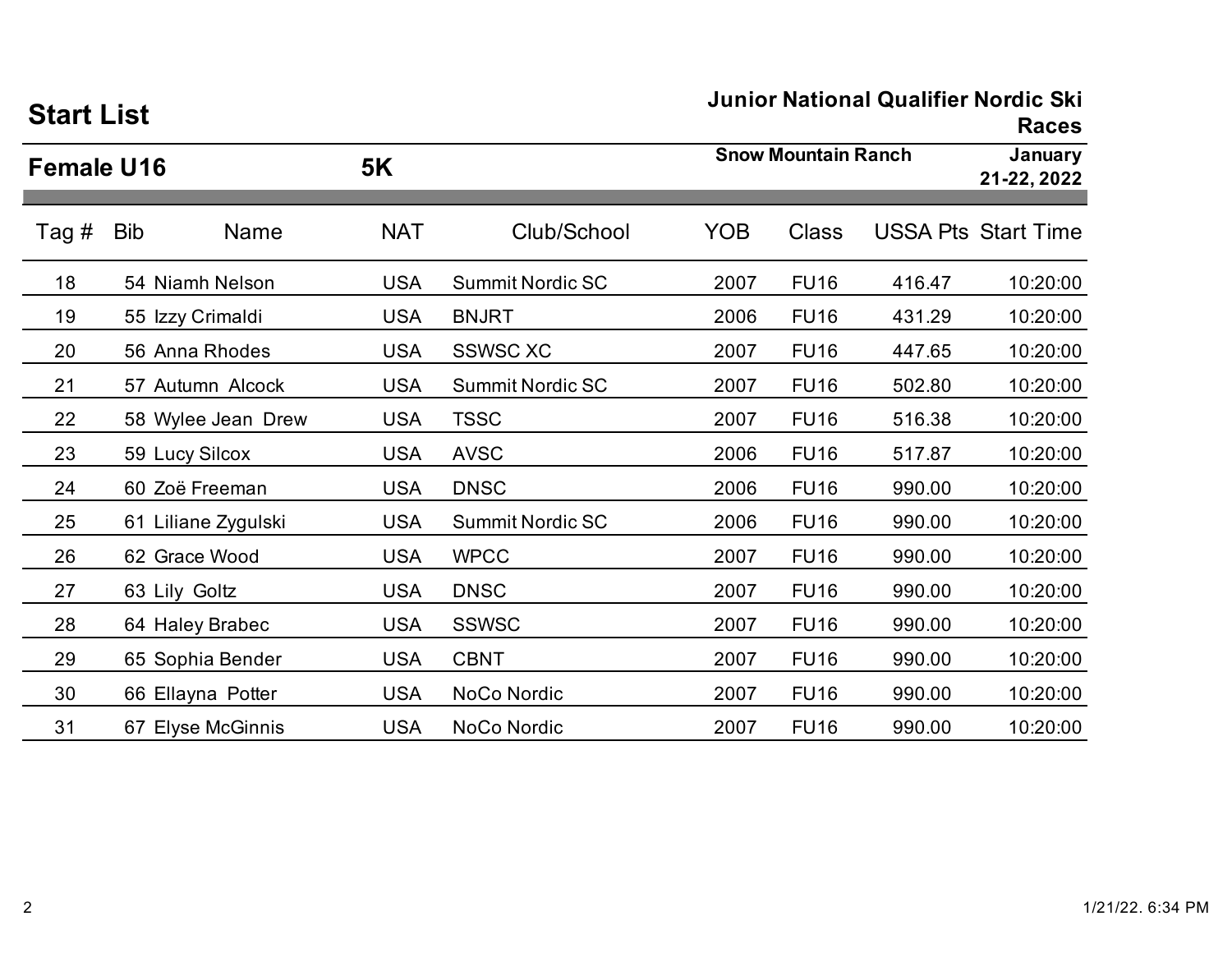| <b>Start List</b> |                           |            |                             | Junior National Qualifier Nordic Ski |              |                        |                            |  |
|-------------------|---------------------------|------------|-----------------------------|--------------------------------------|--------------|------------------------|----------------------------|--|
|                   | Female U18/U20/Open       | <b>10K</b> |                             | <b>Snow Mountain Ranch</b>           |              | January<br>21-22, 2022 |                            |  |
| Tag #             | <b>Bib</b><br><b>Name</b> | <b>NAT</b> | Club/School                 | <b>YOB</b>                           | <b>Class</b> |                        | <b>USSA Pts Start Time</b> |  |
| 1                 | 68 Sarah Bivens           | <b>USA</b> | <b>SSCV</b>                 | 2003                                 | <b>FU20</b>  | 160.11                 | 11:00:00                   |  |
| $\overline{2}$    | 69 Sidney Barbier         | <b>USA</b> | <b>University of Denver</b> | 2003                                 | <b>FU20</b>  | 162.03                 | 11:00:00                   |  |
| 3                 | 70 Bettina Burgess        | <b>USA</b> | University of Denver        | 2003                                 | <b>FU20</b>  | 179.32                 | 11:00:00                   |  |
| 4                 | 71 Mica Bodkins           | <b>USA</b> | <b>AVSC</b>                 | 2004                                 | <b>FU18</b>  | 182.95                 | 11:00:00                   |  |
| 5                 | 72 Emma Barsness          | <b>USA</b> | <b>SSCV</b>                 | 2003                                 | <b>FU20</b>  | 203.87                 | 11:00:00                   |  |
| 6                 | 73 Elsie Weiss            | <b>USA</b> | <b>AVSC</b>                 | 2005                                 | <b>FU18</b>  | 205.19                 | 11:00:00                   |  |
| $\overline{7}$    | 74 Sophie Spalding        | <b>USA</b> | <b>BJNRT</b>                | 2004                                 | <b>FU18</b>  | 213.14                 | 11:00:00                   |  |
| 8                 | 75 Adele Horning          | <b>USA</b> | <b>SSCV</b>                 | 2004                                 | <b>FU18</b>  | 214.34                 | 11:00:00                   |  |
| 9                 | 76 Lola Villafranco       | <b>USA</b> | <b>AVSC</b>                 | 2003                                 | <b>FU20</b>  | 215.14                 | 11:00:00                   |  |
| 10                | 77 Aubree Confer          | <b>USA</b> | <b>Summit Nordic SC</b>     | 2003                                 | <b>FU20</b>  | 229.92                 | 11:00:00                   |  |
| 11                | 78 Isabel Glackin         | <b>USA</b> | <b>SSCV</b>                 | 2005                                 | <b>FU18</b>  | 231.07                 | 11:00:00                   |  |
| 12                | 79 Heidi Andre            | <b>USA</b> | <b>SSWSC XC</b>             | 2004                                 | <b>FU18</b>  | 235.56                 | 11:00:00                   |  |
| 13                | 80 Karina Romanova        | <b>USA</b> | <b>SSWSC XC</b>             | 2003                                 | <b>FU20</b>  | 240.36                 | 11:00:00                   |  |
| 14                | 81 Ruby May               | <b>USA</b> | <b>SSWSC XC</b>             | 2004                                 | <b>FU18</b>  | 250.33                 | 11:00:00                   |  |
| 15                | 82 Sylvia Brower          | <b>USA</b> | <b>WPCC</b>                 | 2004                                 | <b>FU18</b>  | 260.83                 | 11:00:00                   |  |
| 16                | 83 Tinsley Wilkinson      | <b>USA</b> | <b>SSWSC XC</b>             | 2004                                 | <b>FU18</b>  | 268.47                 | 11:00:00                   |  |
| 17                | 84 Piper O'Neill          | <b>USA</b> | <b>CBNT</b>                 | 2005                                 | <b>FU18</b>  | 315.87                 | 11:00:00                   |  |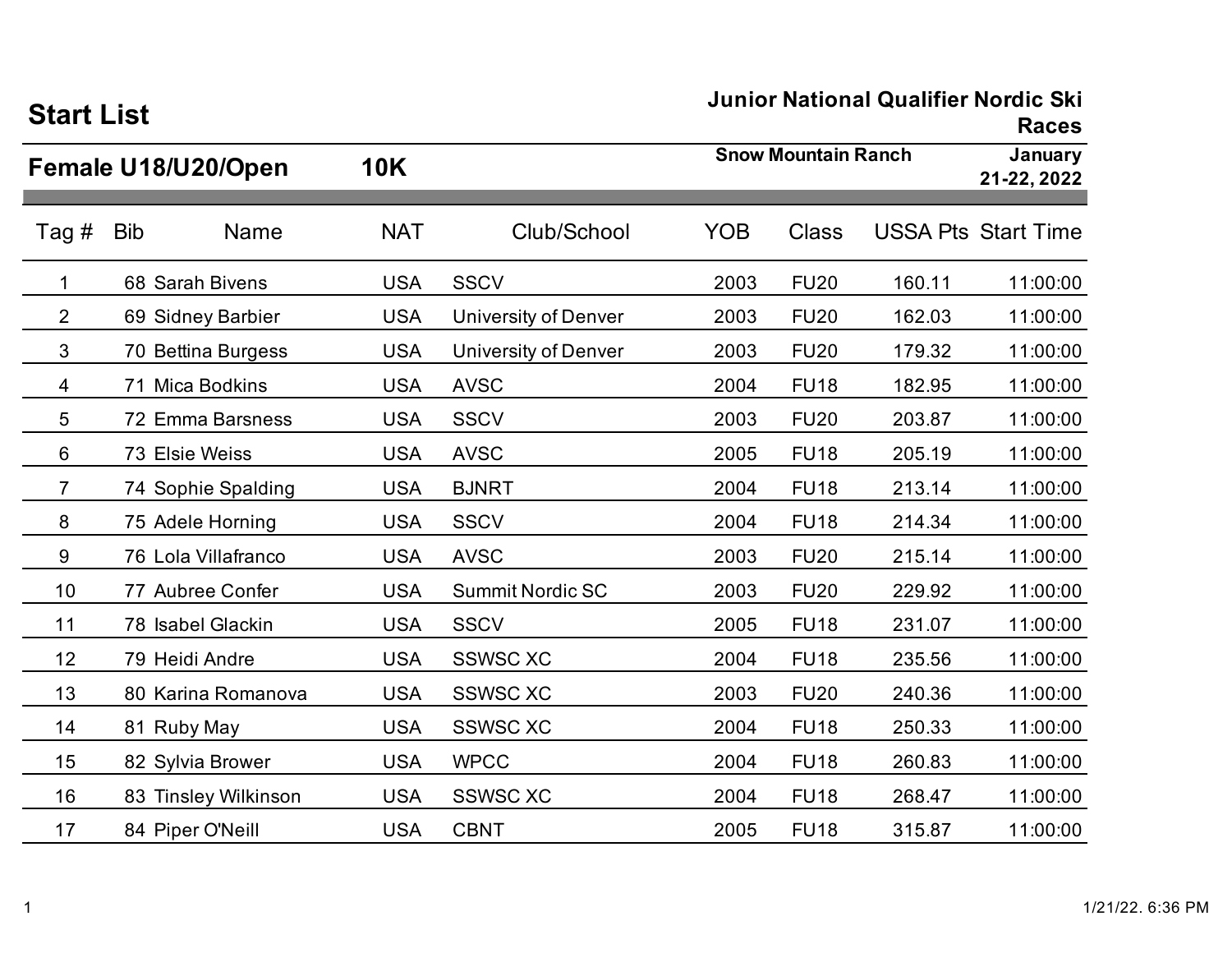| ƏTATT LIST |     |                     |            |                                    |                            |                  |        | <b>Races</b>               |
|------------|-----|---------------------|------------|------------------------------------|----------------------------|------------------|--------|----------------------------|
|            |     | Female U18/U20/Open | <b>10K</b> |                                    | <b>Snow Mountain Ranch</b> |                  |        | January<br>21-22, 2022     |
| Tag #      | Bib | Name                | <b>NAT</b> | Club/School                        | <b>YOB</b>                 | <b>Class</b>     |        | <b>USSA Pts Start Time</b> |
| 18         |     | 85 Suzy Magill      | <b>USA</b> | <b>SSWSC XC</b>                    | 2005                       | <b>FU18</b>      | 325.87 | 11:00:00                   |
| 19         |     | 86 Keely Hendricks  | <b>USA</b> | <b>SSCV</b>                        | 2005                       | <b>FU18</b>      | 326.58 | 11:00:00                   |
| 20         |     | 87 Katie O'Neill    | <b>USA</b> | <b>CBNT</b>                        | 2005                       | <b>FU18</b>      | 346.74 | 11:00:00                   |
| 21         |     | 88 Ruby Pendy       | <b>USA</b> | <b>CBNT</b>                        | 2004                       | <b>FU18</b>      | 362.14 | 11:00:00                   |
| 22         |     | 89 Elona Greene     | <b>USA</b> | <b>Summit Nordic SC</b>            | 2004                       | <b>FU18</b>      | 370.99 | 11:00:00                   |
| 23         |     | 90 Hannah Cryder    | <b>USA</b> | <b>Western Colorado University</b> | 2002                       | <b>FU20</b>      | 371.17 | 11:00:00                   |
| 24         |     | 91 Lucy Kelley      | <b>USA</b> | <b>SWNSC</b>                       | 2005                       | <b>FU18</b>      | 967.98 | 11:00:00                   |
| 25         |     | 92 Brianna Rickert  | <b>USA</b> | <b>Western Colorado University</b> |                            | 2001 emale Senic | 990.00 | 11:00:00                   |
| 26         |     | 93 Alexa Brabec     | <b>USA</b> | <b>SSWSC</b>                       | 2004                       | <b>FU18</b>      | 990.00 | 11:00:00                   |
| 27         |     | 94 Annika Beighey   | <b>USA</b> | NoCo Nordic                        | 2004                       | <b>FU18</b>      | 990.00 | 11:00:00                   |
| 28         |     | 95 Claire Potter    | <b>USA</b> | NoCo Nordic                        | 2004                       | <b>FU18</b>      | 990.00 | 11:00:00                   |
| 29         |     | 96 Emily Doerfler   | <b>USA</b> | NoCo Nordic                        | 2005                       | <b>FU18</b>      | 990.00 | 11:00:00                   |
| 30         |     | 97 Ella Whitman     | <b>USA</b> | NoCo Nordic                        | 2005                       | <b>FU18</b>      | 990.00 | 11:00:00                   |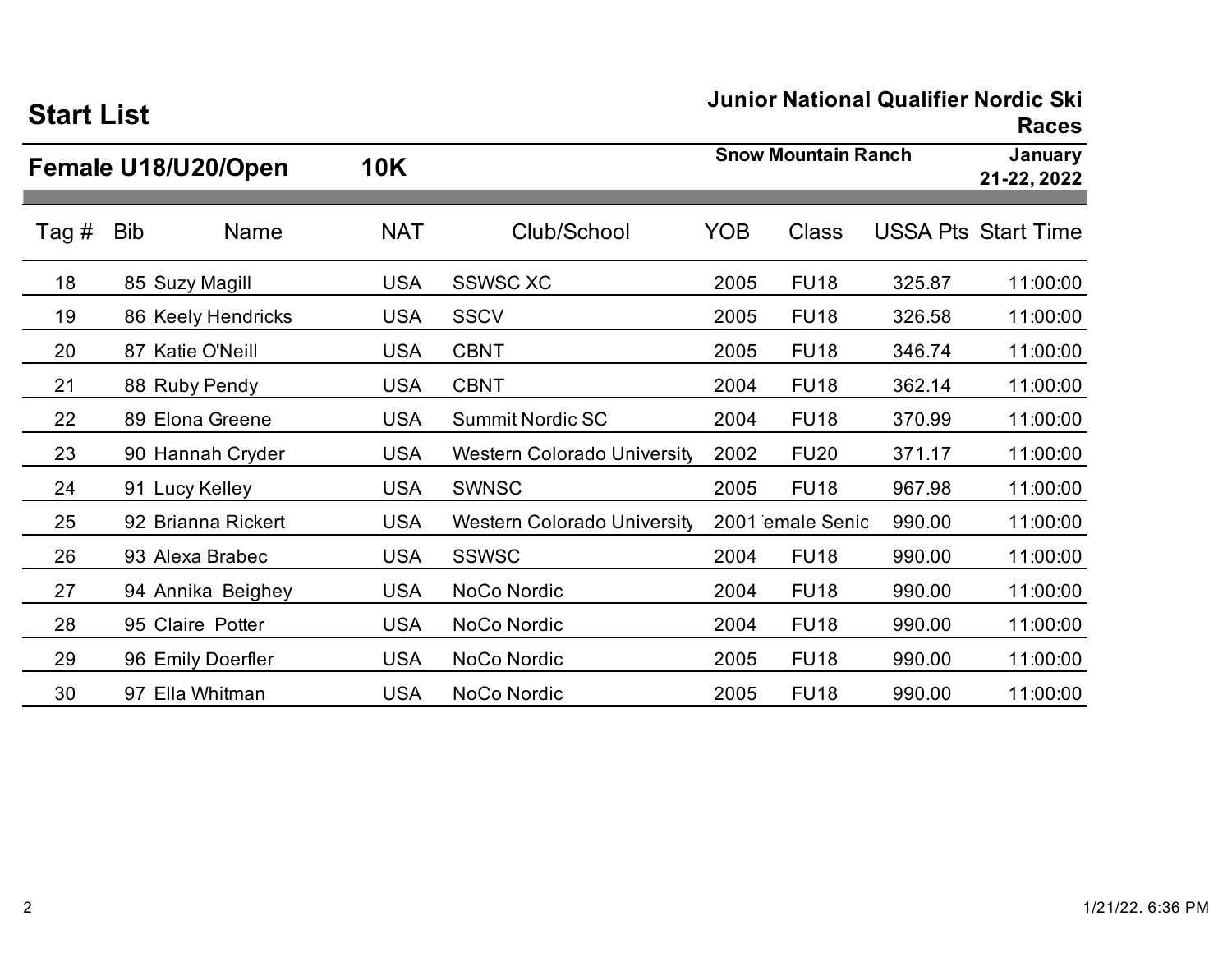| <b>Start List</b> |            |                      |            |                                    |            |                            | Junior National Qualifier Norgic Ski<br><b>Races</b> |                            |  |
|-------------------|------------|----------------------|------------|------------------------------------|------------|----------------------------|------------------------------------------------------|----------------------------|--|
|                   |            | Male U18/U20/Open    | <b>10K</b> |                                    |            | <b>Snow Mountain Ranch</b> |                                                      |                            |  |
| Tag $#$           | <b>Bib</b> | Name                 | <b>NAT</b> | Club/School                        | <b>YOB</b> | Class                      |                                                      | <b>USSA Pts Start Time</b> |  |
| $\mathbf 1$       |            | 98 Anders Weiss      | <b>USA</b> | <b>AVSC</b>                        | 2003       | <b>MU20</b>                | 92.29                                                | 11:15:00                   |  |
| $\overline{2}$    |            | 99 Trey Jones        | <b>USA</b> | <b>SSWSC XC</b>                    | 2004       | <b>MU18</b>                | 102.14                                               | 11:15:00                   |  |
| 3                 |            | 100 Griff Rillos     | <b>USA</b> | <b>SSWSC XC</b>                    | 2004       | <b>MU18</b>                | 119.84                                               | 11:15:00                   |  |
| 4                 |            | 101 Corbin Carpenter | <b>USA</b> | <b>AVSC</b>                        | 2004       | <b>MU18</b>                | 142.57                                               | 11:15:00                   |  |
| 5                 |            | 102 Luka Riley       | <b>USA</b> | <b>BNJRT</b>                       | 2003       | <b>MU20</b>                | 144.55                                               | 11:15:00                   |  |
| 6                 |            | 103 Ben Oldham       | <b>USA</b> | <b>AVSC</b>                        | 2005       | <b>MU18</b>                | 156.83                                               | 11:15:00                   |  |
| 7                 |            | 104 Noah Wheeless    | <b>USA</b> | <b>AVSC</b>                        | 2002       | <b>MU20</b>                | 169.90                                               | 11:15:00                   |  |
| 8                 |            | 105 Eske Roennau     | <b>DEN</b> | <b>AVSC</b>                        | 2004       | <b>MU18</b>                | 172.36                                               | 11:15:00                   |  |
| 9                 |            | 106 Cole Flashner    | <b>USA</b> | <b>SSCV</b>                        | 2004       | <b>MU18</b>                | 175.12                                               | 11:15:00                   |  |
| 10                |            | 107 Sam Thebeau      | <b>USA</b> | <b>Summit Nordic SC</b>            | 2003       | <b>MU20</b>                | 183.71                                               | 11:15:00                   |  |
| 11                |            | 108 Tyler Wright     | <b>USA</b> | <b>SSCV</b>                        | 2004       | <b>MU18</b>                | 185.40                                               | 11:15:00                   |  |
| 12                |            | 109 Thomas Cooper    | <b>USA</b> | <b>SSWSC XC</b>                    | 2005       | <b>MU18</b>                | 191.05                                               | 11:15:00                   |  |
| 13                |            | 110 Albert Hesse     | <b>USA</b> | <b>Western Colorado University</b> |            | 1998 Male Senior           | 194.80                                               | 11:15:00                   |  |
| 14                |            | 111 Graydon Walker   | <b>USA</b> | <b>Western Colorado University</b> | 2003       | <b>MU20</b>                | 203.46                                               | 11:15:00                   |  |
| 15                |            | 112 Lucas Martens    | <b>USA</b> | <b>BNJRT</b>                       | 2004       | <b>MU18</b>                | 212.87                                               | 11:15:00                   |  |
| 16                |            | 113 Oliver White     | <b>USA</b> | <b>CBNT</b>                        | 2005       | <b>MU18</b>                | 229.85                                               | 11:15:00                   |  |
| 17                |            | 114 Johnny Stanzione | <b>USA</b> | <b>BNJRT</b>                       | 2004       | <b>MU18</b>                | 237.89                                               | 11:15:00                   |  |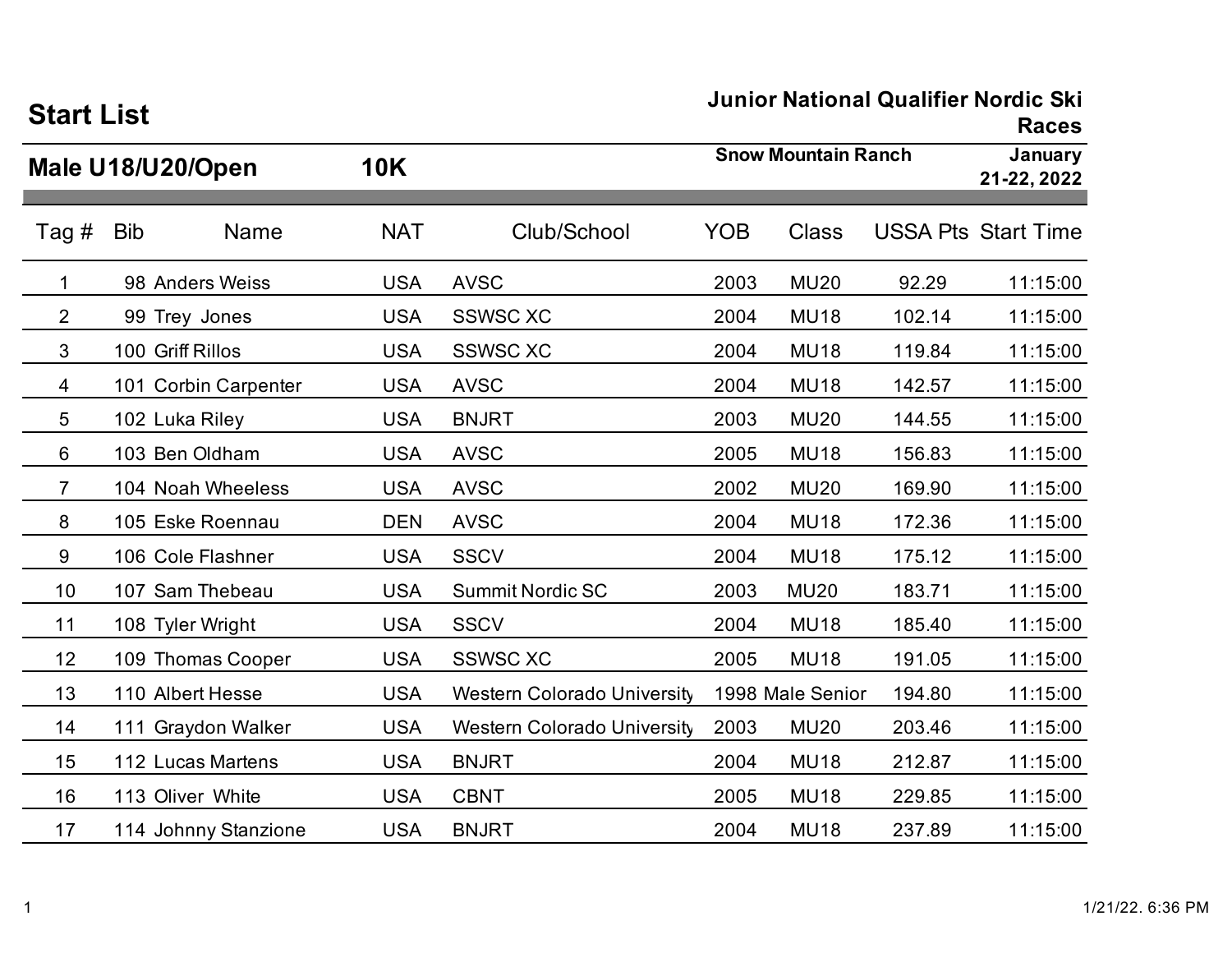| <b>Start List</b> |            |                          |            |                                    |                            |                        | Junior National Qualifier Norgic SKI | <b>Races</b>               |
|-------------------|------------|--------------------------|------------|------------------------------------|----------------------------|------------------------|--------------------------------------|----------------------------|
|                   |            | Male U18/U20/Open        | <b>10K</b> |                                    | <b>Snow Mountain Ranch</b> | January<br>21-22, 2022 |                                      |                            |
| Tag #             | <b>Bib</b> | <b>Name</b>              | <b>NAT</b> | Club/School                        | <b>YOB</b>                 | <b>Class</b>           |                                      | <b>USSA Pts Start Time</b> |
| 18                |            | 115 Vlad Shambarger      | <b>USA</b> | <b>SSCV</b>                        | 2004                       | <b>MU18</b>            | 248.97                               | 11:15:00                   |
| 19                |            | 116 Alexander Bertonneau | <b>USA</b> | <b>Summit Nordic SC</b>            | 2004                       | <b>MU18</b>            | 251.38                               | 11:15:00                   |
| 20                |            | 117 Jace Peters          | <b>USA</b> | <b>Cloud City Mountain Sports</b>  | 2004                       | <b>MU18</b>            | 258.74                               | 11:15:00                   |
| 21                |            | 118 Kai Oppito           | <b>USA</b> | <b>Summit Nordic SC</b>            | 2005                       | <b>MU18</b>            | 259.39                               | 11:15:00                   |
| 22                |            | 119 Ewan Gallagher       | <b>USA</b> | <b>WPCC</b>                        | 2005                       | <b>MU18</b>            | 284.87                               | 11:15:00                   |
| 23                |            | 120 Dane Jensen          | <b>USA</b> | <b>WPCC</b>                        | 2005                       | <b>MU18</b>            | 317.39                               | 11:15:00                   |
| 24                |            | 121 Conner Wilson        | <b>USA</b> | <b>SSCV</b>                        | 2005                       | <b>MU18</b>            | 348.80                               | 11:15:00                   |
| 25                |            | 122 Lance Anderson       | <b>USA</b> | <b>WPCC</b>                        | 2003                       | <b>MU20</b>            | 384.44                               | 11:15:00                   |
| 26                |            | 123 Jackson Menand       | <b>USA</b> | NoCo Nordic                        | 2005                       | <b>MU18</b>            | 394.92                               | 11:15:00                   |
| 27                |            | 124 AJ Maijal            | <b>USA</b> | <b>Western Colorado University</b> | 2002                       | <b>MU20</b>            | 398.84                               | 11:15:00                   |
| 28                |            | 125 Wiley Corra          | <b>USA</b> | <b>Western Colorado University</b> | 2002                       | <b>MU20</b>            | 472.99                               | 11:15:00                   |
| 29                |            | 126 Shane Griffith       | <b>USA</b> | NoCo Nordic                        | 2004                       | <b>MU18</b>            | 990.00                               | 11:15:00                   |
| 30                |            | 127 Ian Feistner         | <b>USA</b> | <b>BNJRT</b>                       | 2005                       | <b>MU18</b>            | 990.00                               | 11:15:00                   |
| 31                |            | 128 Truett Bennett       | <b>USA</b> | <b>SSCV</b>                        | 2005                       | <b>MU18</b>            | 990.00                               | 11:15:00                   |
| 32                |            | 129 Aidan Schneider      | <b>USA</b> | NoCo Nordic                        | 2005                       | <b>MU18</b>            | 990.00                               | 11:15:00                   |
| 33                |            | 130 Campbell Forkner     | <b>USA</b> | NoCo Nordic                        | 2005                       | <b>MU18</b>            | 990.00                               | 11:15:00                   |
| 34                |            | 131 Jordan Meyer         | <b>USA</b> | NoCo Nordic                        | 2005                       | <b>MU18</b>            | 990.00                               | 11:15:00                   |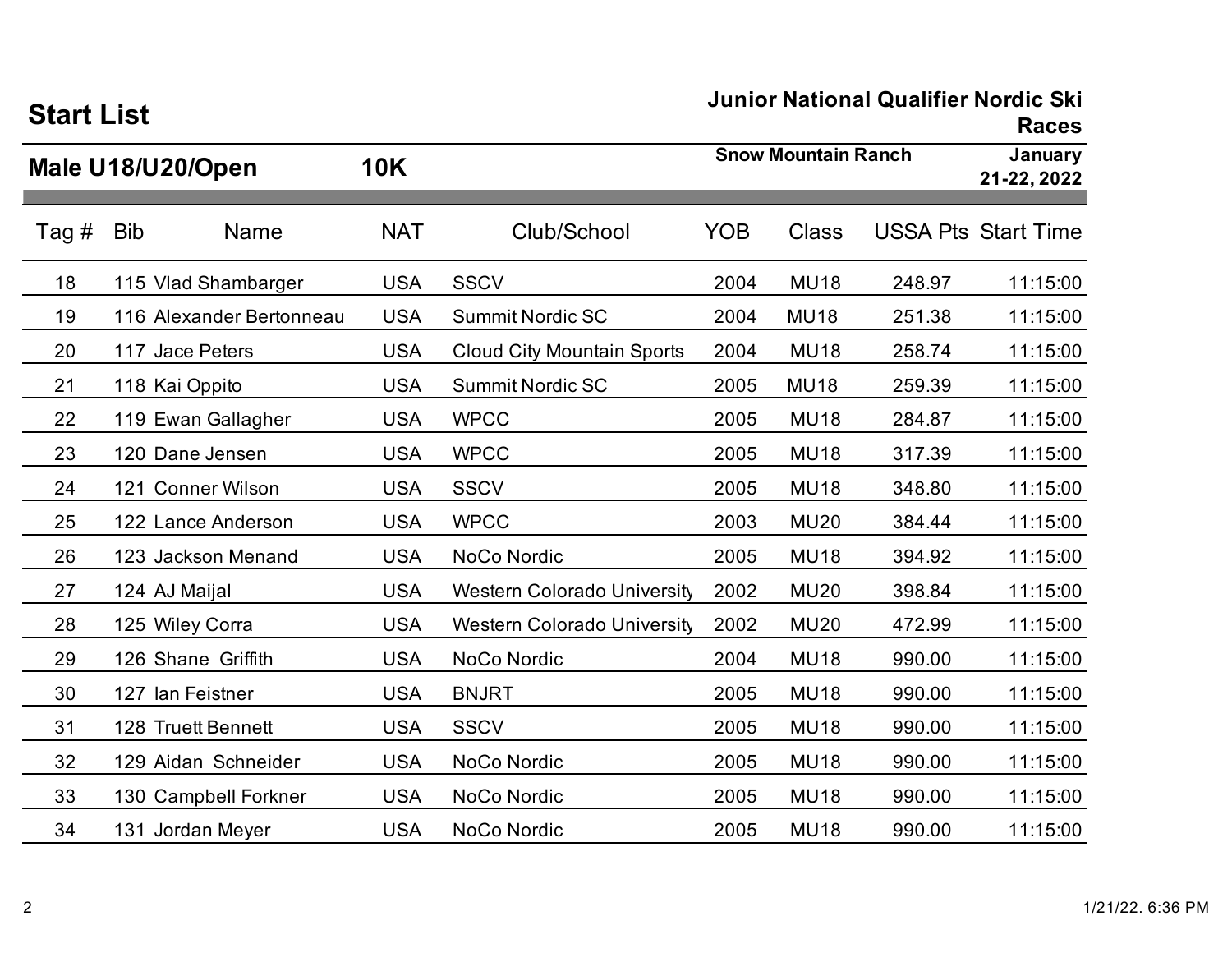|                   | <b>Start List</b> |                   |            |             |                            |                  | <b>Junior National Qualifier Nordic Ski</b> | <b>Races</b>               |
|-------------------|-------------------|-------------------|------------|-------------|----------------------------|------------------|---------------------------------------------|----------------------------|
| Male U18/U20/Open |                   |                   | <b>10K</b> |             | <b>Snow Mountain Ranch</b> |                  |                                             | January<br>21-22, 2022     |
| Tag #             | <b>Bib</b>        | Name              | <b>NAT</b> | Club/School | YOB                        | Class            |                                             | <b>USSA Pts Start Time</b> |
| 35                |                   | 132 Cole McGinnis | USA        | NoCo Nordic | 2005                       | MU <sub>18</sub> | 990.00                                      | 11:15:00                   |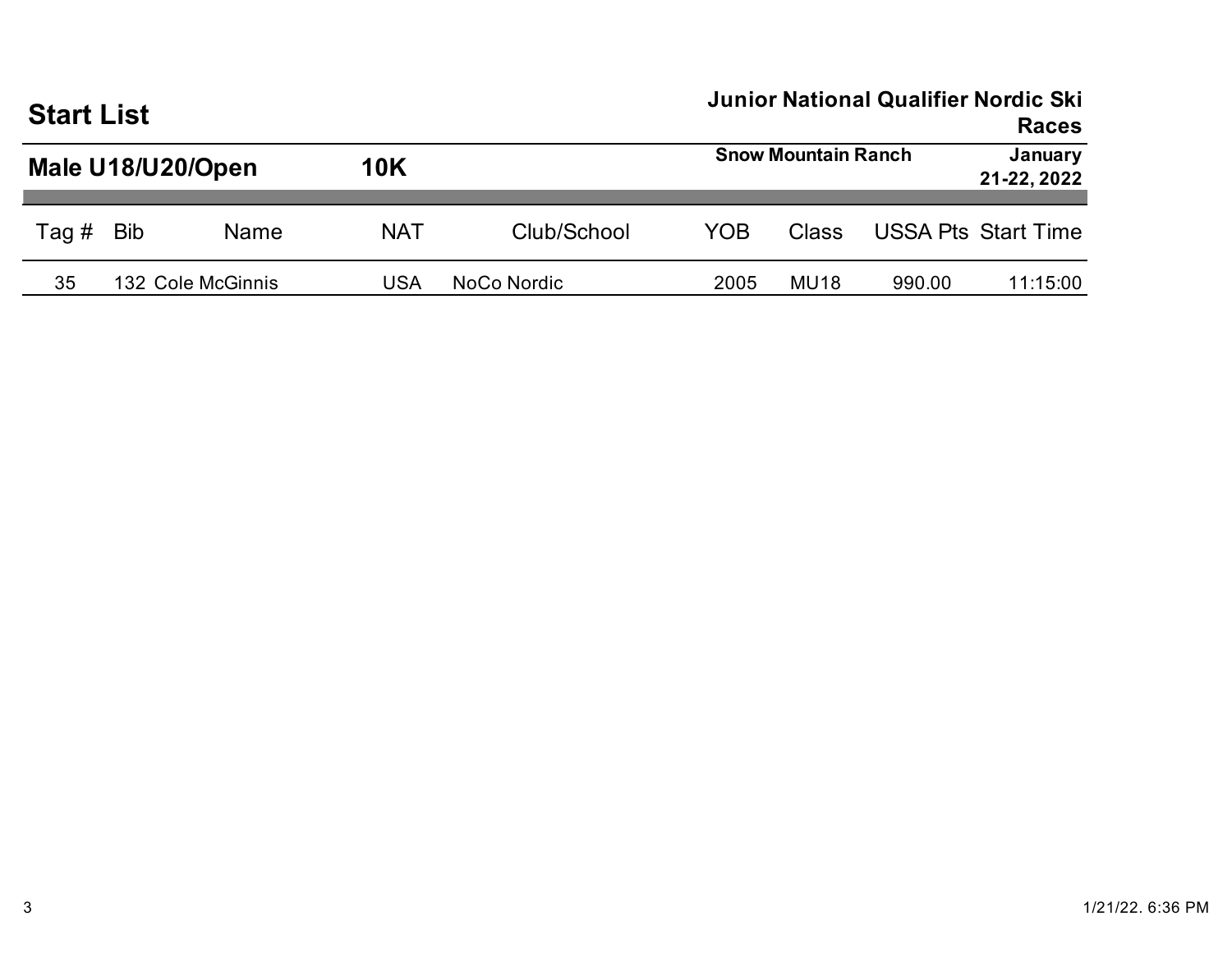| <b>Start List</b> |                           |            |                         | Junior National Qualifier Norgic Ski<br><b>Races</b> |                            |        |                            |  |
|-------------------|---------------------------|------------|-------------------------|------------------------------------------------------|----------------------------|--------|----------------------------|--|
| <b>Female U14</b> |                           | 3K         |                         |                                                      | <b>Snow Mountain Ranch</b> |        |                            |  |
| Tag #             | <b>Bib</b><br><b>Name</b> | <b>NAT</b> | Club/School             | <b>YOB</b>                                           | Class                      |        | <b>USSA Pts Start Time</b> |  |
| 1                 | 133 Antigone Loomis       | <b>USA</b> | <b>SSWSC XC</b>         | 2008                                                 | <b>FU14</b>                | 1.00   | 12:00:00                   |  |
| 2                 | 134 Lyudmila Moseley      | <b>USA</b> | <b>SWNSC</b>            | 2008                                                 | <b>FU14</b>                | 2.00   | 12:00:00                   |  |
| 3                 | 135 Shea Rossi            | <b>USA</b> | <b>SSWSC XC</b>         | 2008                                                 | <b>FU14</b>                | 3.00   | 12:00:00                   |  |
| 4                 | 136 Brie Bender           | <b>USA</b> | <b>CBNT</b>             | 2009                                                 | <b>FU14</b>                | 4.00   | 12:00:00                   |  |
| 5                 | 137 Betty Holcomb         | <b>USA</b> | <b>DNSC</b>             | 2008                                                 | <b>FU14</b>                | 5.00   | 12:00:00                   |  |
| 6                 | 138 Katie Lombardi        | <b>USA</b> | <b>SSCV</b>             | 2009                                                 | <b>FU14</b>                | 6.00   | 12:00:00                   |  |
| $\overline{7}$    | 139 Sophia McGinnis-Smith | <b>USA</b> | <b>WPCC</b>             | 2009                                                 | <b>FU14</b>                | 7.00   | 12:00:00                   |  |
| 8                 | 140 Heidi Frey            | <b>US</b>  | <b>Summit Nordic SC</b> | 2009                                                 | <b>FU14</b>                | 8.00   | 12:00:00                   |  |
| 9                 | 141 Maia McGinnis-Smith   | <b>USA</b> | <b>WPCC</b>             | 2009                                                 | <b>FU14</b>                | 9.00   | 12:00:00                   |  |
| 10                | 142 Ilah Mitchell         | <b>USA</b> | <b>DNSC</b>             | 2009                                                 | <b>FU14</b>                | 10.00  | 12:00:00                   |  |
| 11                | 143 Luca Archie           | <b>USA</b> | <b>WPCC</b>             | 2009                                                 | <b>FU14</b>                | 11.00  | 12:00:00                   |  |
| 12                | 144 Madalyn Baily         | <b>USA</b> | <b>SWNSC</b>            | 2008                                                 | <b>FU14</b>                | 12.00  | 12:00:00                   |  |
| 13                | 145 Tula Gonzalez         | <b>USA</b> | <b>BNJRT</b>            | 2008                                                 | <b>FU14</b>                | 13.00  | 12:00:00                   |  |
| 14                | 146 Anika Leovy           | <b>USA</b> | <b>BNJRT</b>            | 2008                                                 | <b>FU14</b>                | 14.00  | 12:00:00                   |  |
| 15                | 147 Lyla Quatrochi        | <b>USA</b> | <b>BNJRT</b>            | 2008                                                 | <b>FU14</b>                | 15.00  | 12:00:00                   |  |
| 16                | 148 Ana Saenz             | <b>USA</b> | <b>SWNSC</b>            | 2009                                                 | <b>FU14</b>                | 17.00  | 12:00:00                   |  |
| 17                | 149 Phoebe Reid           | <b>USA</b> | <b>SWNSC</b>            | 2008                                                 | <b>FU14</b>                | 990.00 | 12:00:00                   |  |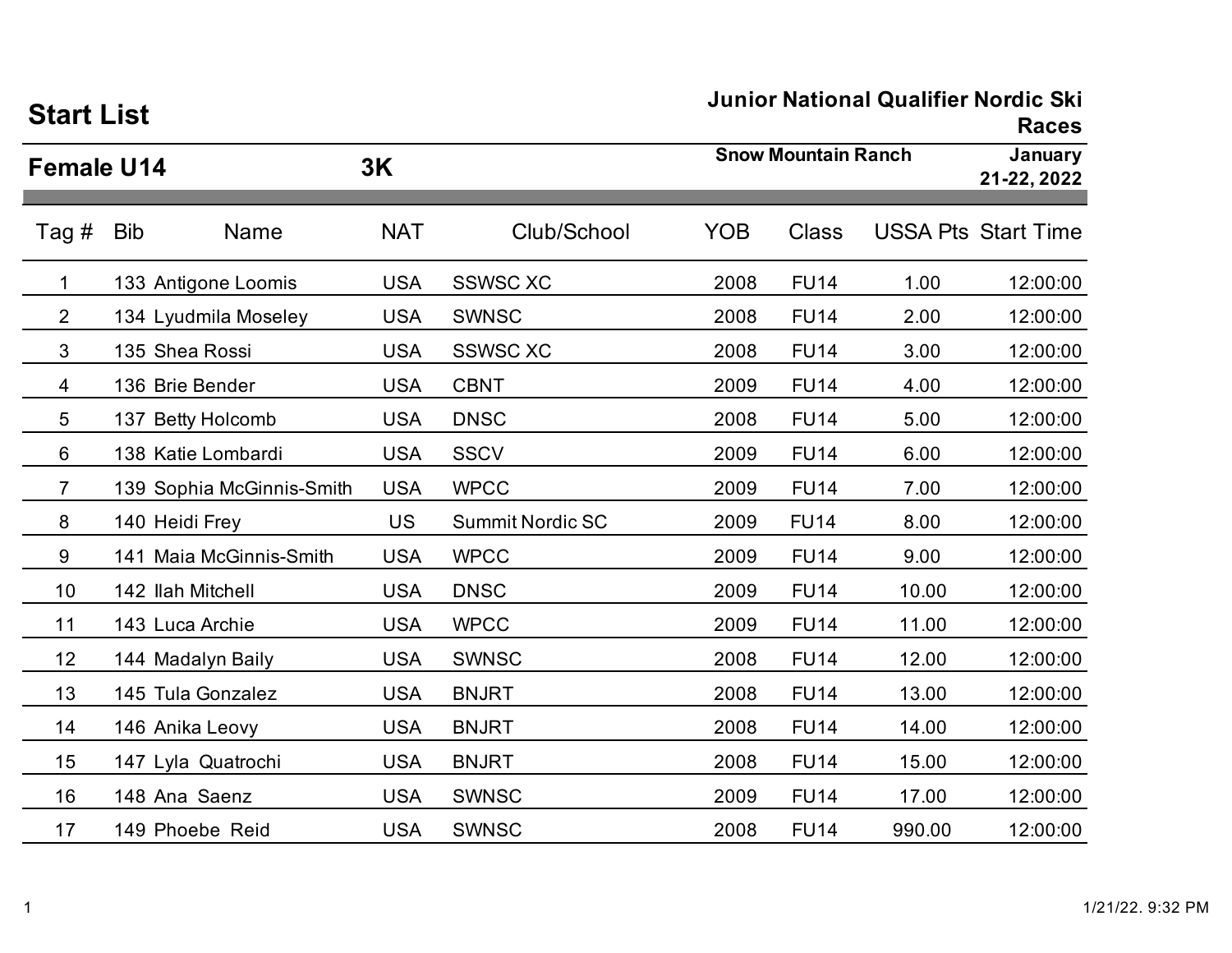| <b>Start List</b> |                   |                       |            |                 | <b>Junior National Qualifier Nordic Ski</b><br><b>Races</b> |              |        |                            |  |
|-------------------|-------------------|-----------------------|------------|-----------------|-------------------------------------------------------------|--------------|--------|----------------------------|--|
|                   | <b>Female U14</b> |                       |            |                 | <b>Snow Mountain Ranch</b>                                  |              |        | January<br>21-22, 2022     |  |
| Tag #             | <b>Bib</b>        | <b>Name</b>           | <b>NAT</b> | Club/School     | <b>YOB</b>                                                  | <b>Class</b> |        | <b>USSA Pts Start Time</b> |  |
| 18                |                   | 150 Jillian McCracken | <b>CAN</b> | <b>BNJRT</b>    | 2008                                                        | <b>FU14</b>  | 990.00 | 12:00:00                   |  |
| 19                |                   | 151 Zoe Silver        | <b>USA</b> | <b>BNJRT</b>    | 2008                                                        | <b>FU14</b>  | 990.00 | 12:00:00                   |  |
| 20                |                   | 152 Sadie Silcox      | <b>USA</b> | <b>AVSC</b>     | 2008                                                        | <b>FU14</b>  | 990.00 | 12:00:00                   |  |
| 21                |                   | 153 Keira Sypniewski  | <b>USA</b> | <b>SSCV</b>     | 2008                                                        | <b>FU14</b>  | 990.00 | 12:00:00                   |  |
| 22                |                   | 154 Shea Sias         | <b>USA</b> | <b>SSWSC XC</b> | 2008                                                        | <b>FU14</b>  | 990.00 | 12:00:00                   |  |
| 23                |                   | 155 Liv Niklasson     | <b>USA</b> | <b>SWNSC</b>    | 2009                                                        | <b>FU14</b>  | 990.00 | 12:00:00                   |  |
| 24                |                   | 156 Ava Hanlen        | <b>USA</b> | <b>AVSC</b>     | 2009                                                        | <b>FU14</b>  | 990.00 | 12:00:00                   |  |

2 1/21/22. 9:32 PM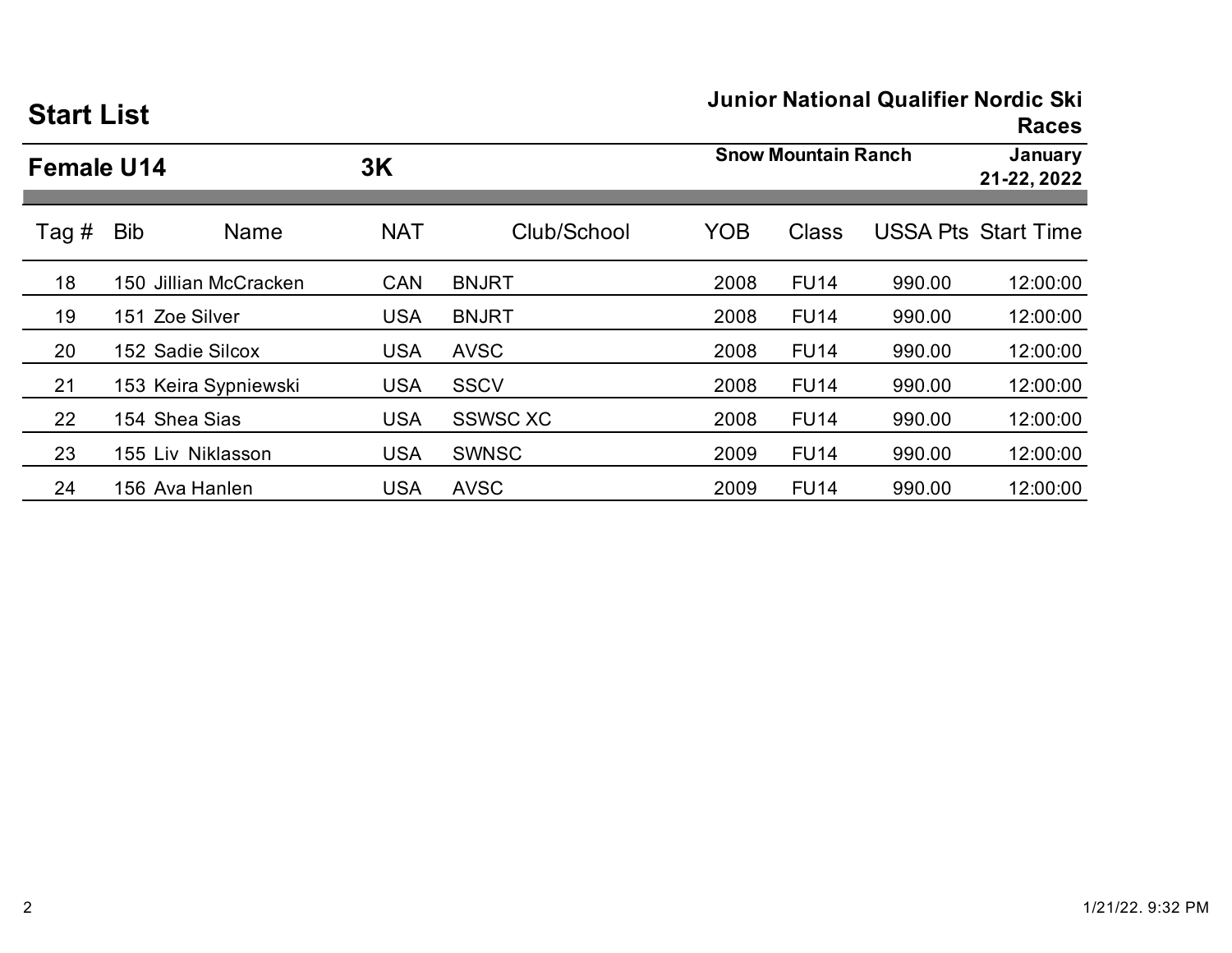| <b>Start List</b> |                        |            | JUINOI NAUONAI QUAINIEI NOIUIC SKI<br><b>Races</b> |            |                            |       |                            |
|-------------------|------------------------|------------|----------------------------------------------------|------------|----------------------------|-------|----------------------------|
| 3K<br>Male U14    |                        |            |                                                    |            | <b>Snow Mountain Ranch</b> |       | January<br>21-22, 2022     |
| Tag #             | <b>Bib</b><br>Name     | <b>NAT</b> | Club/School                                        | <b>YOB</b> | <b>Class</b>               |       | <b>USSA Pts Start Time</b> |
| 1                 | 157 Landon Laverdiere  | <b>US</b>  | <b>Summit Nordic SC</b>                            | 2008       | <b>MU14</b>                | 1.00  | 12:20:00                   |
| $\overline{2}$    | 158 Carter Niemkiewicz | <b>US</b>  | <b>Summit Nordic SC</b>                            | 2008       | <b>MU14</b>                | 2.00  | 12:20:00                   |
| 3                 | 159 Parker Osborn      | <b>US</b>  | <b>Summit Nordic SC</b>                            | 2008       | <b>MU14</b>                | 3.00  | 12:20:00                   |
| 4                 | 160 Peter Kan          | <b>USA</b> | <b>SSCV</b>                                        | 2009       | <b>MU14</b>                | 4.00  | 12:20:00                   |
| 5                 | 161 Jeremy Berets      | <b>USA</b> | <b>BNJRT</b>                                       | 2008       | <b>MU14</b>                | 5.00  | 12:20:00                   |
| 6                 | 162 Kian Sullivan      | <b>USA</b> | <b>AVSC</b>                                        | 2008       | <b>MU14</b>                | 6.00  | 12:20:00                   |
| $\overline{7}$    | 163 Reed Russell       | <b>USA</b> | <b>AVSC</b>                                        | 2009       | <b>MU14</b>                | 7.00  | 12:20:00                   |
| 8                 | 164 Gunnar Drew        | <b>USA</b> | <b>TSSC</b>                                        | 2008       | <b>MU14</b>                | 8.00  | 12:20:00                   |
| 9                 | 165 Zachary Gibson     | <b>USA</b> | <b>SWNSC</b>                                       | 2009       | <b>MU14</b>                | 9.00  | 12:20:00                   |
| 10                | 166 Freedom Bennett    | <b>USA</b> | <b>SSCV</b>                                        | 2009       | <b>MU14</b>                | 11.00 | 12:20:00                   |
| 11                | 167 Adrien Brower      | <b>USA</b> | <b>WPCC</b>                                        | 2008       | <b>MU14</b>                | 12.00 | 12:20:00                   |
| 12                | 168 Edward Carson      | <b>USA</b> | <b>WPCC</b>                                        | 2009       | <b>MU14</b>                | 13.00 | 12:20:00                   |
| 13                | 169 Quinn Dressen      | <b>USA</b> | <b>SSWSC XC</b>                                    | 2009       | <b>MU14</b>                | 14.00 | 12:20:00                   |
| 14                | 170 Luke Reynolds      | <b>USA</b> | <b>SSCV</b>                                        | 2008       | <b>MU14</b>                | 15.00 | 12:20:00                   |
| 15                | 171 Simon Cox          | <b>USA</b> | <b>AVSC</b>                                        | 2008       | <b>MU14</b>                | 16.00 | 12:20:00                   |
| 16                | 172 Danny Butler       | <b>US</b>  | <b>Summit Nordic SC</b>                            | 2009       | <b>MU14</b>                | 19.00 | 12:20:00                   |
| 17                | 173 Henry Ogburn       | <b>USA</b> | <b>AVSC</b>                                        | 2009       | <b>MU14</b>                | 20.00 | 12:20:00                   |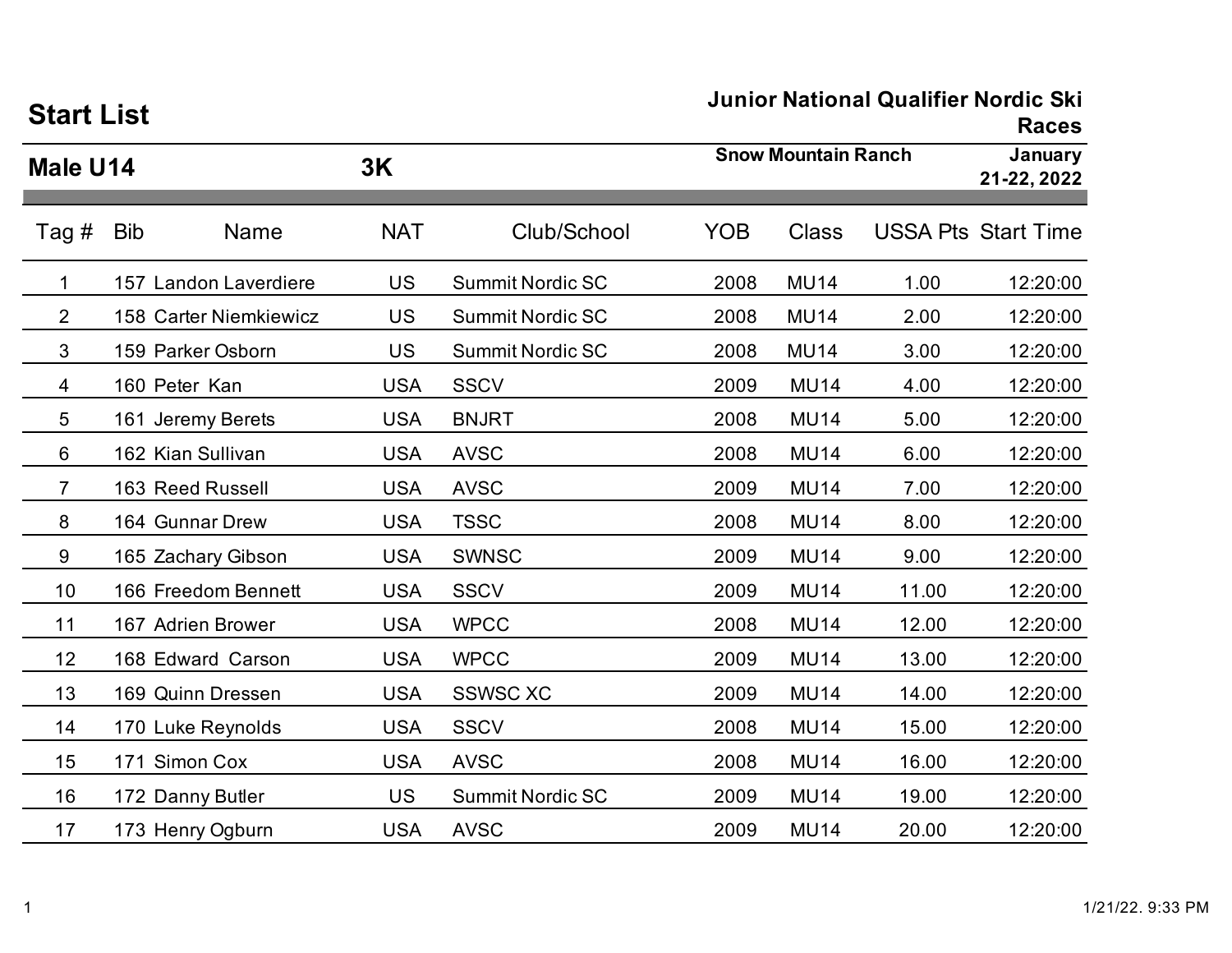| <b>Start List</b> |            |                      |            |                            | Junior National Qualifier Norgic SKI<br><b>Races</b> |              |                        |                            |
|-------------------|------------|----------------------|------------|----------------------------|------------------------------------------------------|--------------|------------------------|----------------------------|
| Male U14          |            | 3K                   |            | <b>Snow Mountain Ranch</b> |                                                      |              | January<br>21-22, 2022 |                            |
| Tag #             | <b>Bib</b> | <b>Name</b>          | <b>NAT</b> | Club/School                | <b>YOB</b>                                           | <b>Class</b> |                        | <b>USSA Pts Start Time</b> |
| 18                |            | 174 Andrew Dube      | <b>USA</b> | <b>AVSC</b>                | 2009                                                 | <b>MU14</b>  | 21.00                  | 12:20:00                   |
| 19                |            | 175 Owen Cruz-Abrams | <b>USA</b> | <b>SSCV</b>                | 2008                                                 | <b>MU14</b>  | 22.00                  | 12:20:00                   |
| 20                |            | 176 Mason Ramey      | <b>US</b>  | <b>Summit Nordic SC</b>    | 2009                                                 | <b>MU14</b>  | 24.00                  | 12:20:00                   |
| 21                |            | 177 Adis Bock        | <b>USA</b> | <b>SWNSC</b>               | 2008                                                 | <b>MU14</b>  | 25.00                  | 12:20:00                   |
| 22                |            | 178 Lynx Beauregard  | <b>USA</b> | <b>SSWSC XC</b>            | 2009                                                 | <b>MU14</b>  | 28.00                  | 12:20:00                   |
| 23                |            | 179 Levi Ryan        | <b>US</b>  | <b>Summit Nordic SC</b>    | 2009                                                 | <b>MU14</b>  | 990.00                 | 12:20:00                   |
| 24                |            | 180 Zachary Loeb     | <b>USA</b> | <b>AVSC</b>                | 2008                                                 | <b>MU14</b>  | 990.00                 | 12:20:00                   |
| 25                |            | 181 Oscar Crimaldi   | <b>USA</b> | <b>BNJRT</b>               | 2008                                                 | <b>MU14</b>  | 990.00                 | 12:20:00                   |
| 26                |            | 182 Luka Smalls      | <b>USA</b> | <b>AVSC</b>                | 2008                                                 | <b>MU14</b>  | 990.00                 | 12:20:00                   |
| 27                |            | 183 Dominic DiMaria  | <b>USA</b> | <b>AVSC</b>                | 2008                                                 | <b>MU14</b>  | 990.00                 | 12:20:00                   |
| 28                |            | 184 Charlie Hurd     | <b>USA</b> | <b>AVSC</b>                | 2008                                                 | <b>MU14</b>  | 990.00                 | 12:20:00                   |
| 29                |            | 185 Grady Rippeth    | <b>USA</b> | <b>SSCV</b>                | 2008                                                 | <b>MU14</b>  | 990.00                 | 12:20:00                   |
| 30                |            | 186 Cooper Rippeth   | <b>USA</b> | <b>SSCV</b>                | 2008                                                 | <b>MU14</b>  | 990.00                 | 12:20:00                   |
| 31                |            | 187 colby west       | <b>USA</b> | <b>BJNRT</b>               | 2009                                                 | <b>MU14</b>  | 990.00                 | 12:20:00                   |
| 32                |            | 188 Jesse Kravitz    | <b>USA</b> | <b>AVSC</b>                | 2009                                                 | <b>MU14</b>  | 990.00                 | 12:20:00                   |
| 33                |            | 189 Liam Strazan     | <b>USA</b> | <b>SSCV</b>                | 2008                                                 | <b>MU14</b>  | 990.00                 | 12:20:00                   |
| 34                |            | 190 Braden Fleming   | <b>USA</b> | <b>SSWSC XC</b>            | 2009                                                 | <b>MU14</b>  | 990.00                 | 12:20:00                   |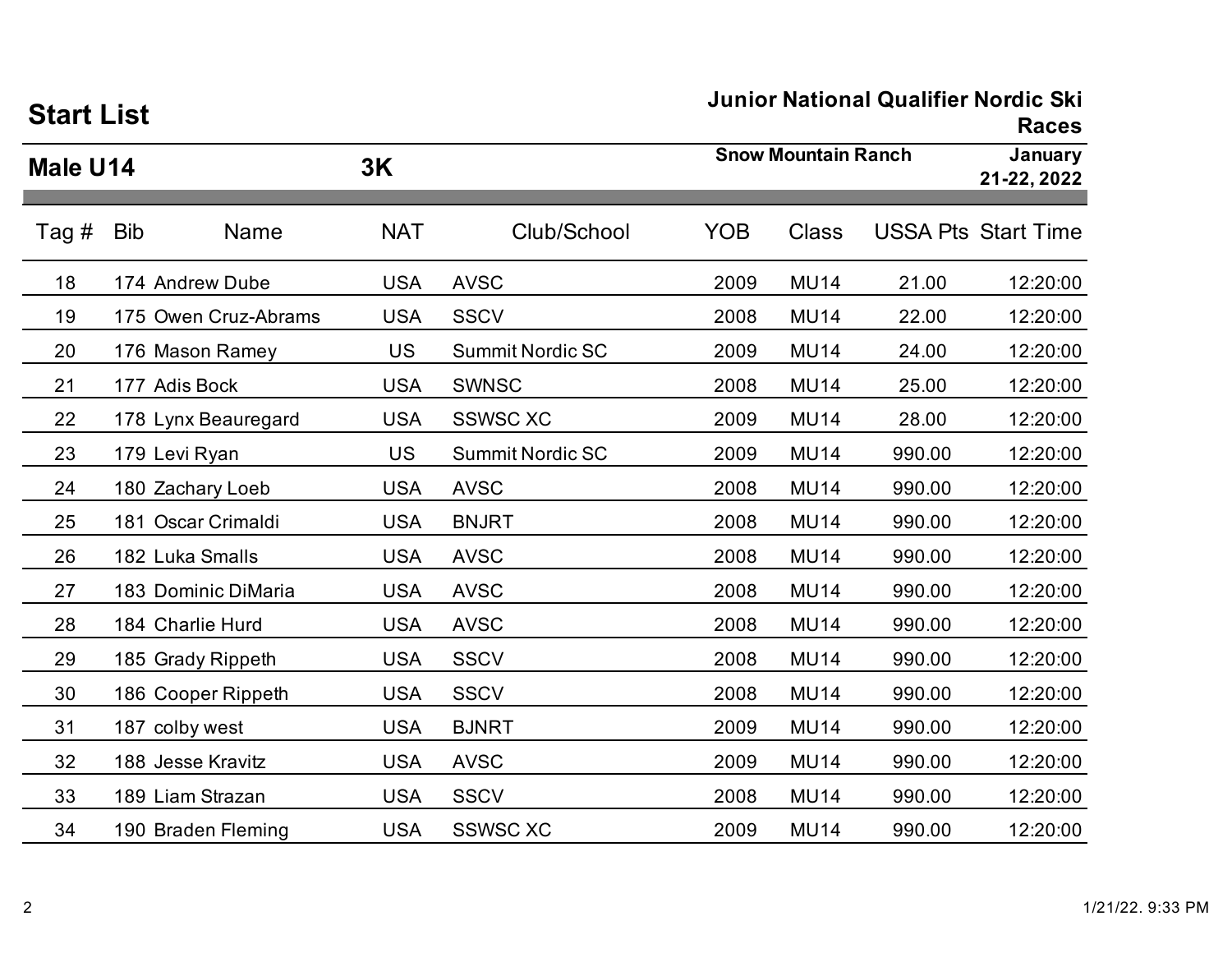| <b>Start List</b> |            |                  |            | <b>Junior National Qualifier Nordic Ski</b><br><b>Races</b> |                            |             |        |                            |  |
|-------------------|------------|------------------|------------|-------------------------------------------------------------|----------------------------|-------------|--------|----------------------------|--|
| Male U14          |            |                  | 3K         |                                                             | <b>Snow Mountain Ranch</b> |             |        | January<br>21-22, 2022     |  |
| Tag #             | <b>Bib</b> | <b>Name</b>      | <b>NAT</b> | Club/School                                                 | YOB                        | Class       |        | <b>USSA Pts Start Time</b> |  |
| 35                |            | 191 Henry Patten | <b>USA</b> | <b>SSWSC XC</b>                                             | 2009                       | <b>MU14</b> | 990.00 | 12:20:00                   |  |
| 36                |            | 192 Silas Setter | USA        | <b>SSWSC XC</b>                                             | 2009                       | <b>MU14</b> | 990.00 | 12:20:00                   |  |
| 37                |            | 193 Johnny Ryan  | US         | <b>Summit Nordic SC</b>                                     | 2008                       | <b>MU14</b> | 990.00 | 12:20:00                   |  |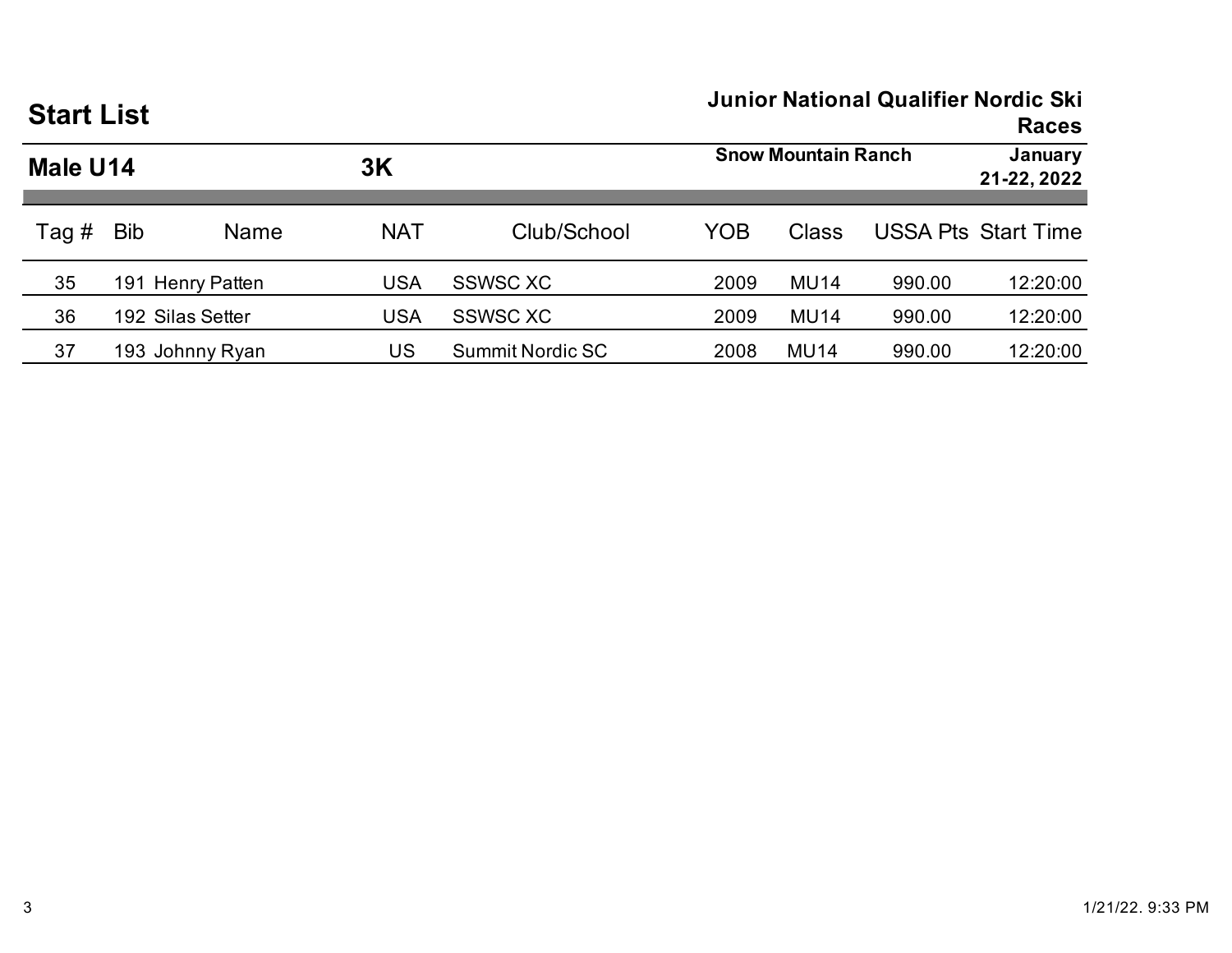| <b>Start List</b> |                |                         |            |                         | Junior National Qualifier Norgic Ski<br><b>Races</b> |                            |        |                            |
|-------------------|----------------|-------------------------|------------|-------------------------|------------------------------------------------------|----------------------------|--------|----------------------------|
| <b>Female U12</b> |                |                         | 3K         |                         |                                                      | <b>Snow Mountain Ranch</b> |        |                            |
| Tag #             | <b>Bib</b>     | <b>Name</b>             | <b>NAT</b> | Club/School             | <b>YOB</b>                                           | <b>Class</b>               |        | <b>USSA Pts Start Time</b> |
| 1                 | 1 <sub>b</sub> | Georgia Bishop          | <b>USA</b> | <b>SSWSC XC</b>         | 2010                                                 | <b>FU12</b>                | 1.00   | 12:40:00                   |
| $\overline{2}$    | 2 <sub>b</sub> | <b>Tazlina Pozner</b>   | <b>USA</b> | <b>CBNT</b>             | 2010                                                 | <b>FU12</b>                | 2.00   | 12:40:00                   |
| 3                 | 3 <sub>b</sub> | Kajsa Wik               | <b>USA</b> | <b>BNJRT</b>            | 2010                                                 | <b>FU12</b>                | 3.00   | 12:40:00                   |
| 4                 | 4 <sub>b</sub> | Lucia Templeton         | <b>US</b>  | <b>Summit Nordic SC</b> | 2010                                                 | <b>FU12</b>                | 4.00   | 12:40:00                   |
| 5                 | 5 <sub>b</sub> | <b>Marin Little</b>     | <b>US</b>  | <b>Summit Nordic SC</b> | 2010                                                 | <b>FU12</b>                | 5.00   | 12:40:00                   |
| 6                 | 6 <sub>b</sub> | <b>Molly McPhee</b>     | <b>USA</b> | <b>AVSC</b>             | 2011                                                 | <b>FU12</b>                | 6.00   | 12:40:00                   |
| 7                 | 7b             | <b>Bergen McGinley</b>  | <b>USA</b> | <b>SSCV</b>             | 2010                                                 | <b>FU12</b>                | 7.00   | 12:40:00                   |
| 8                 | 8b             | <b>Maren Sachs</b>      | <b>USA</b> | <b>SSWSC XC</b>         | 2010                                                 | <b>FU12</b>                | 8.00   | 12:40:00                   |
| 9                 | 9b             | Lucy Greenwood          | <b>US</b>  | <b>Summit Nordic SC</b> | 2011                                                 | <b>FU12</b>                | 9.00   | 12:40:00                   |
| 10                |                | 10b Ajla Bock           | <b>USA</b> | <b>SWNSC</b>            | 2011                                                 | <b>FU12</b>                | 10.00  | 12:40:00                   |
| 11                |                | 11b Klara Weinberger    | <b>USA</b> | <b>BNJRT</b>            | 2010                                                 | <b>FU12</b>                | 11.00  | 12:40:00                   |
| 12                |                | 12b Klara Novotny       | <b>USA</b> | <b>SSWSC XC</b>         | 2011                                                 | <b>FU12</b>                | 13.00  | 12:40:00                   |
| 13                |                | 13b Harper Reid         | <b>USA</b> | <b>SWNSC</b>            | 2011                                                 | <b>FU12</b>                | 14.00  | 12:40:00                   |
| 14                |                | 14b Bella Blackwell     | <b>USA</b> | <b>SSWSC XC</b>         | 2011                                                 | <b>FU12</b>                | 15.00  | 12:40:00                   |
| 15                |                | 15b Natalie McCracken   | <b>CAN</b> | <b>BNJRT</b>            | 2010                                                 | <b>FU12</b>                | 990.00 | 12:40:00                   |
| 16                |                | 16b Willow Schaefer     | <b>USA</b> | <b>AVSC</b>             | 2010                                                 | <b>FU12</b>                | 990.00 | 12:40:00                   |
| 17                |                | 17b Coral (Coco) Tullar | <b>USA</b> | <b>AVSC</b>             | 2010                                                 | <b>FU12</b>                | 990.00 | 12:40:00                   |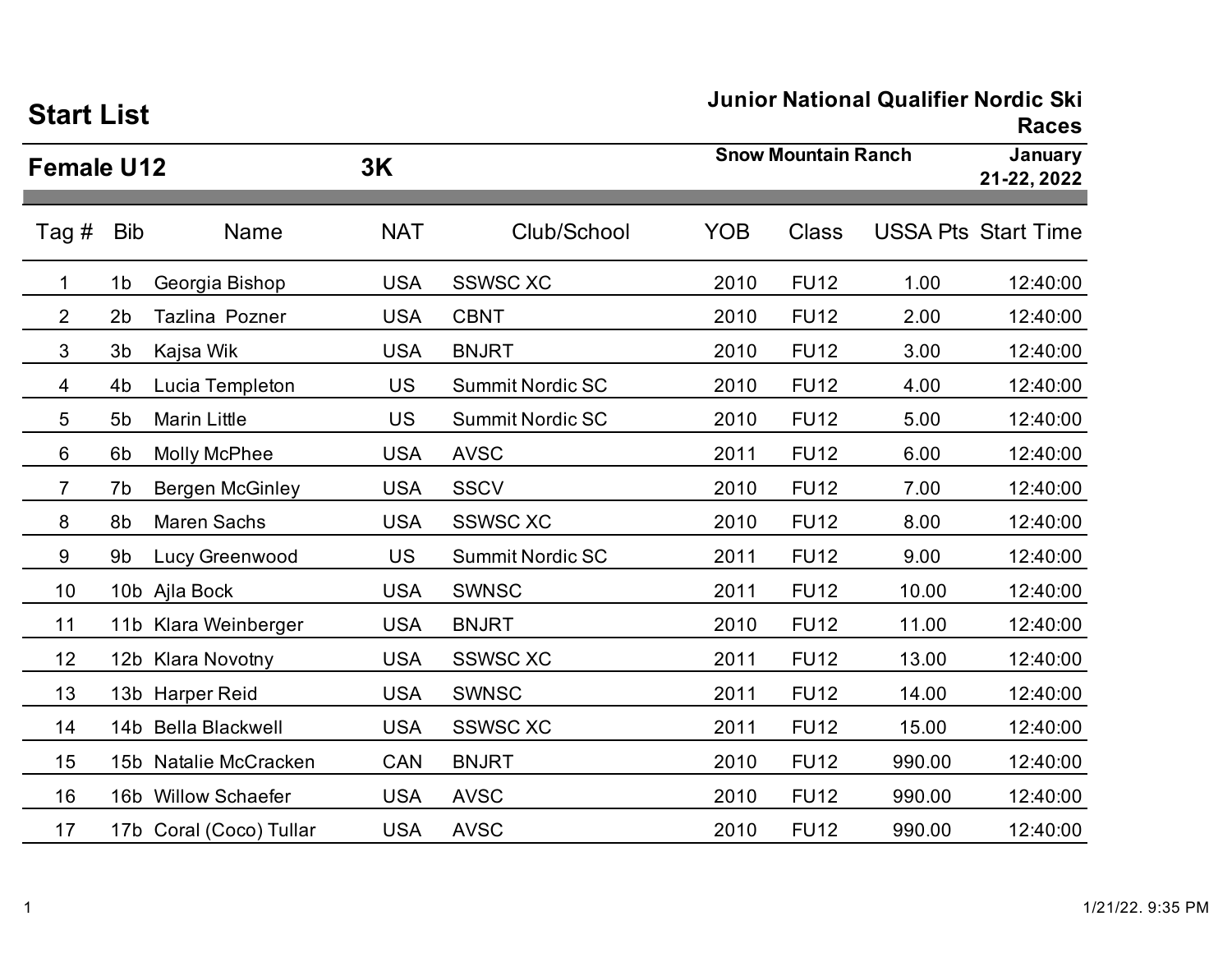| <b>Start List</b> |            |                       |            |                         | <b>Races</b> |                            |        |                            |  |
|-------------------|------------|-----------------------|------------|-------------------------|--------------|----------------------------|--------|----------------------------|--|
| <b>Female U12</b> |            |                       | 3K         |                         |              | <b>Snow Mountain Ranch</b> |        |                            |  |
| Tag #             | <b>Bib</b> | Name                  | <b>NAT</b> | Club/School             | <b>YOB</b>   | <b>Class</b>               |        | <b>USSA Pts Start Time</b> |  |
| 18                |            | 18b Elsie Robinson    | <b>US</b>  | <b>Summit Nordic SC</b> | 2010         | <b>FU12</b>                | 990.00 | 12:40:00                   |  |
| 19                |            | 19b Eliza Pyke        | <b>USA</b> | <b>SSCV</b>             | 2010         | <b>FU12</b>                | 990.00 | 12:40:00                   |  |
| 20                |            | 20b Hadley Spillane   | <b>USA</b> | <b>SSWSC XC</b>         | 2010         | <b>FU12</b>                | 990.00 | 12:40:00                   |  |
| 21                |            | 21b Brianna Byrnes    | <b>USA</b> | <b>WPCC</b>             | 2011         | <b>FU12</b>                | 990.00 | 12:40:00                   |  |
| 22                |            | 22b Samantha Baily    | <b>USA</b> | <b>SWNSC</b>            | 2011         | <b>FU12</b>                | 990.00 | 12:40:00                   |  |
| 23                |            | 23b Amelia Holm       | <b>USA</b> | <b>BNJRT</b>            | 2011         | <b>FU12</b>                | 990.00 | 12:40:00                   |  |
| 24                |            | 24b Riley Silver      | <b>USA</b> | <b>BNJRT</b>            | 2011         | <b>FU12</b>                | 990.00 | 12:40:00                   |  |
| 25                |            | 25b Avery Koger       | <b>USA</b> | <b>BJNRT</b>            | 2011         | <b>FU12</b>                | 990.00 | 12:40:00                   |  |
| 26                |            | 26b Paloma Davol      | <b>USA</b> | <b>BNJRT</b>            | 2011         | <b>FU12</b>                | 990.00 | 12:40:00                   |  |
| 27                |            | 27b Maeve Niemkiewicz | <b>US</b>  | <b>Summit Nordic SC</b> | 2011         | <b>FU12</b>                | 990.00 | 12:40:00                   |  |
| 28                |            | 28b Lucy Taylor       | <b>US</b>  | <b>Summit Nordic SC</b> | 2011         | <b>FU12</b>                | 990.00 | 12:40:00                   |  |
| 29                |            | 29b Annika Williams   | <b>US</b>  | <b>Summit Nordic SC</b> | 2011         | <b>FU12</b>                | 990.00 | 12:40:00                   |  |

# **Start List**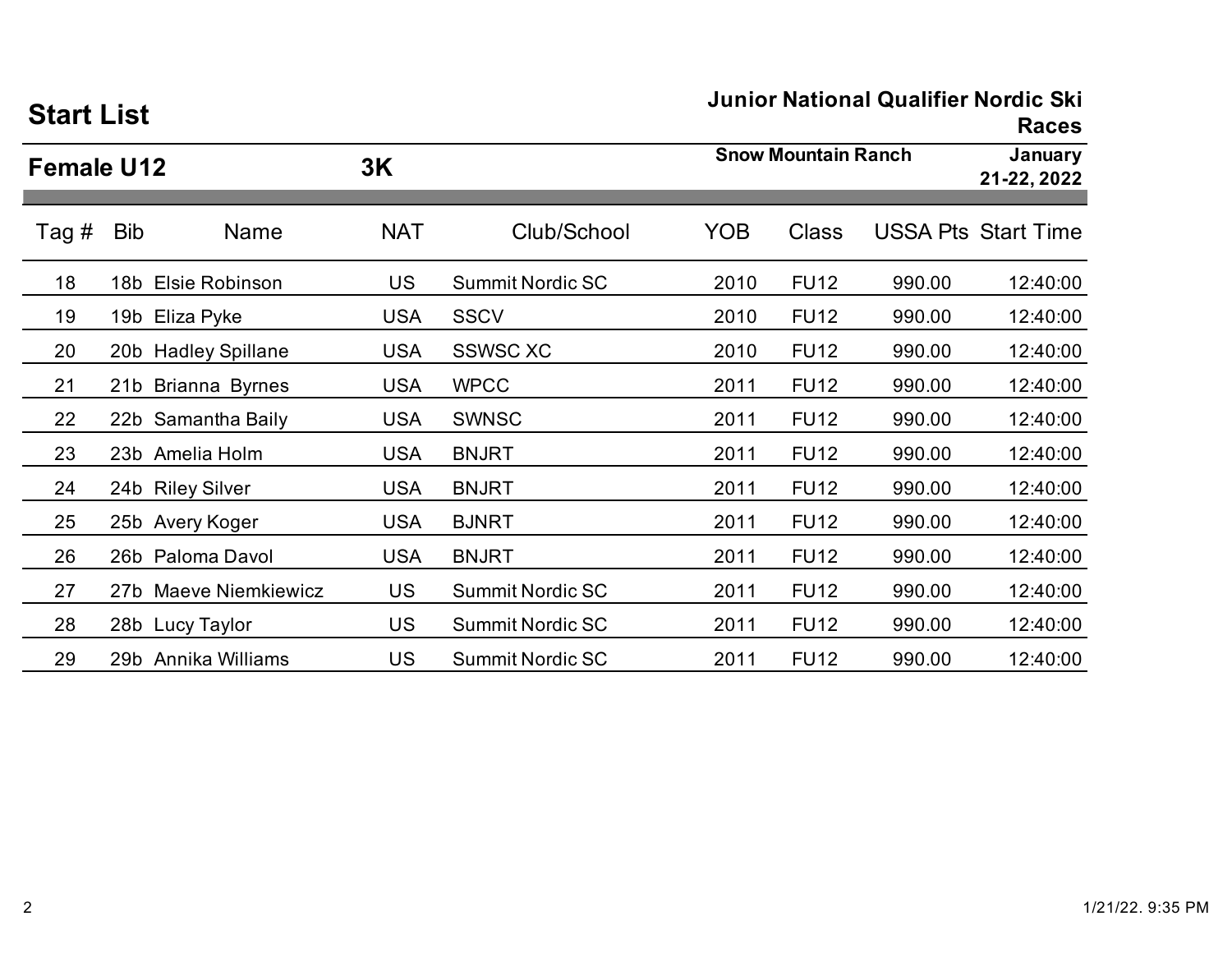| <b>Start List</b> |            |                       |            |                         | JUINUI NAUVIIAI QUAINIEI NUIUIC JNI<br><b>Races</b> |              |        |                            |  |
|-------------------|------------|-----------------------|------------|-------------------------|-----------------------------------------------------|--------------|--------|----------------------------|--|
| Male U12          |            |                       | 3K         |                         | <b>Snow Mountain Ranch</b>                          |              |        | January<br>21-22, 2022     |  |
| Tag #             | <b>Bib</b> | <b>Name</b>           | <b>NAT</b> | Club/School             | <b>YOB</b>                                          | <b>Class</b> |        | <b>USSA Pts Start Time</b> |  |
| 1                 |            | 30b Diego Leonard     | <b>USA</b> | <b>SWNSC</b>            | 2010                                                | <b>MU12</b>  | 1.00   | 13:00:00                   |  |
| 2                 |            | 31b Levi Gibson       | <b>USA</b> | <b>SWNSC</b>            | 2010                                                | <b>MU12</b>  | 2.00   | 13:00:00                   |  |
| 3                 |            | 32b Ben Larson        | <b>USA</b> | <b>CBNT</b>             | 2011                                                | <b>MU12</b>  | 3.00   | 13:00:00                   |  |
| 4                 |            | 33b Marat Gilfanov    | <b>USA</b> | <b>BNJRT</b>            | 2011                                                | <b>MU12</b>  | 4.00   | 13:00:00                   |  |
| 5                 |            | 34b Crosby Hume       | <b>US</b>  | <b>Summit Nordic SC</b> | 2010                                                | <b>MU12</b>  | 5.00   | 13:00:00                   |  |
| 6                 |            | 35b Tyler Ciluzzi     | <b>USA</b> | <b>SSCV</b>             | 2010                                                | <b>MU12</b>  | 6.00   | 13:00:00                   |  |
| $\overline{7}$    |            | 36b Spencer Ward      | <b>USA</b> | <b>AVSC</b>             | 2011                                                | <b>MU12</b>  | 8.00   | 13:00:00                   |  |
| 8                 |            | 37b Sawyer Landers    | <b>USA</b> | <b>SSWSC XC</b>         | 2010                                                | <b>MU12</b>  | 9.00   | 13:00:00                   |  |
| 9                 |            | 38b Fisher Beauregard | <b>USA</b> | <b>SSWSC XC</b>         | 2010                                                | <b>MU12</b>  | 10.00  | 13:00:00                   |  |
| 10                |            | 39b Cooper Osborn     | <b>US</b>  | <b>Summit Nordic SC</b> | 2011                                                | <b>MU12</b>  | 11.00  | 13:00:00                   |  |
| 11                |            | 40b Wyatt Rynes       | <b>US</b>  | <b>Summit Nordic SC</b> | 2010                                                | <b>MU12</b>  | 12.00  | 13:00:00                   |  |
| 12                |            | 41b Levi Gurarie      | <b>USA</b> | <b>BNJRT</b>            | 2010                                                | <b>MU12</b>  | 13.00  | 13:00:00                   |  |
| 13                |            | 42b Ethan Current     | <b>USA</b> | <b>SSCV</b>             | 2010                                                | <b>MU12</b>  | 14.00  | 13:00:00                   |  |
| 14                |            | 43b Graham Robison    | <b>USA</b> | <b>SSCV</b>             | 2010                                                | <b>MU12</b>  | 990.00 | 13:00:00                   |  |
| 15                |            | 44b Bode Rhodes       | <b>USA</b> | <b>SSWSC XC</b>         | 2010                                                | <b>MU12</b>  | 990.00 | 13:00:00                   |  |
| 16                |            | 45b Conor Devin       | <b>USA</b> | <b>SSWSC XC</b>         | 2010                                                | <b>MU12</b>  | 990.00 | 13:00:00                   |  |
| 17                |            | 46b Jackson McLaren   | <b>USA</b> | <b>SSWSC XC</b>         | 2010                                                | <b>MU12</b>  | 990.00 | 13:00:00                   |  |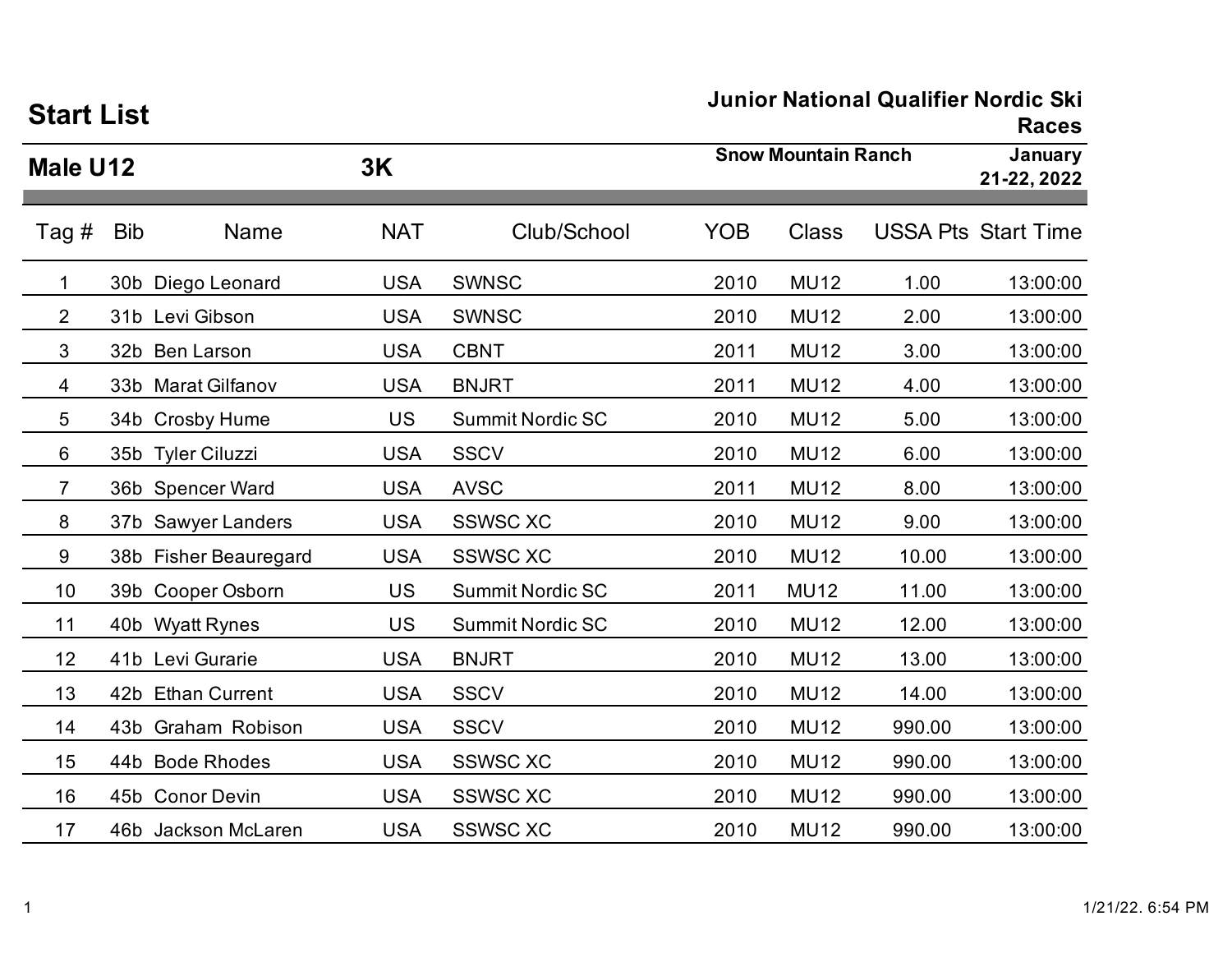| <b>Start List</b> |            |                  |            | <b>Junior National Qualifier Nordic Ski</b><br><b>Races</b> |      |                            |        |                            |
|-------------------|------------|------------------|------------|-------------------------------------------------------------|------|----------------------------|--------|----------------------------|
| Male U12          |            |                  | 3K         |                                                             |      | <b>Snow Mountain Ranch</b> |        |                            |
| Tag #             | <b>Bib</b> | <b>Name</b>      | <b>NAT</b> | Club/School                                                 | YOB  | <b>Class</b>               |        | <b>USSA Pts Start Time</b> |
| 18                |            | 47b Evan Petty   | <b>USA</b> | <b>BNJRT</b>                                                | 2011 | <b>MU12</b>                | 990.00 | 13:00:00                   |
| 19                |            | 48b Dominic Ryan | US         | <b>Summit Nordic SC</b>                                     | 2011 | <b>MU12</b>                | 990.00 | 13:00:00                   |
| 20                | 49b        | Isaac Weinberg   | <b>USA</b> | <b>SSWSC XC</b>                                             | 2011 | <b>MU12</b>                | 990.00 | 13:00:00                   |
| 21                | 50b        | Ben Becker       | <b>USA</b> | <b>SSWSC XC</b>                                             | 2011 | <b>MU12</b>                | 990.00 | 13:00:00                   |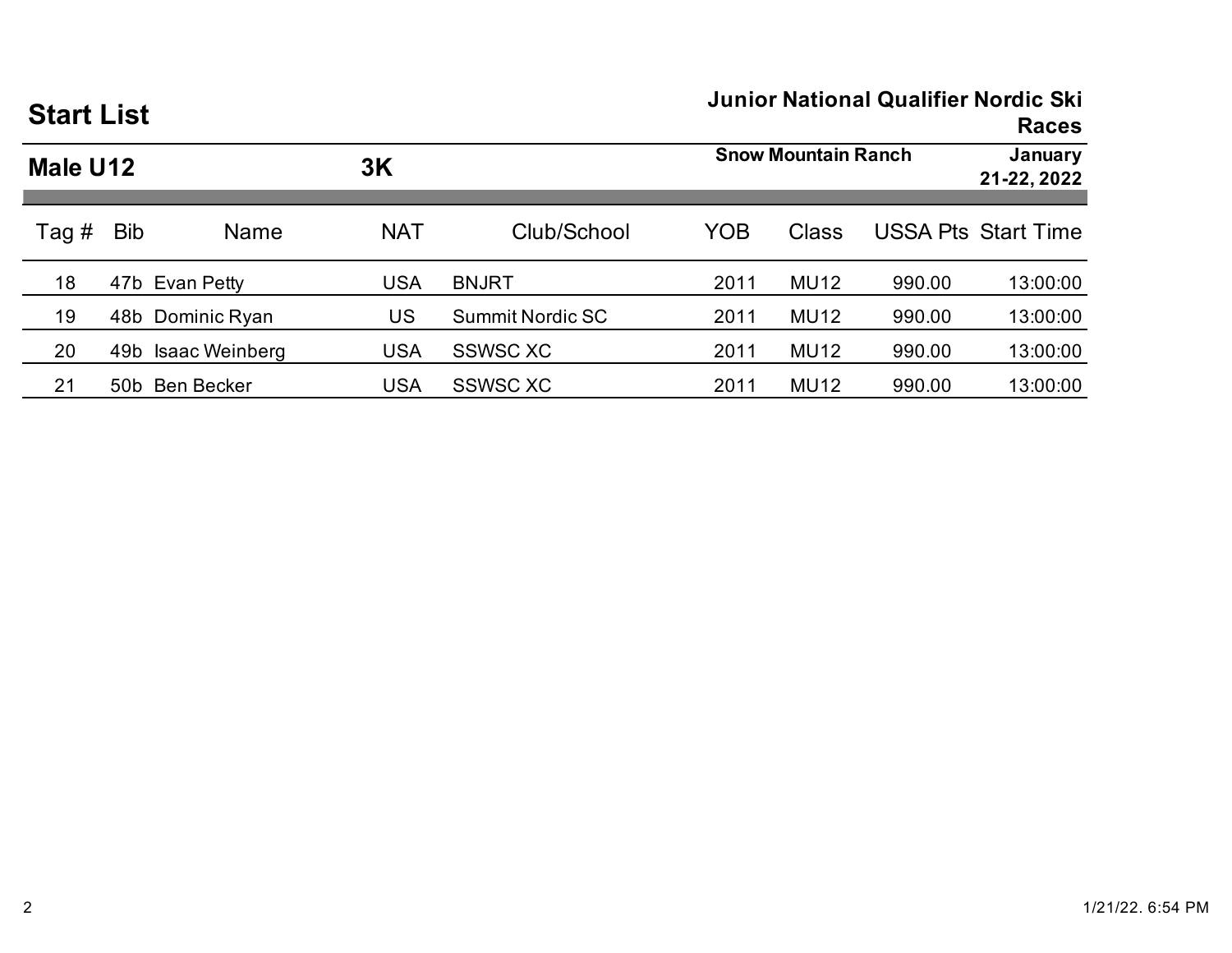| <b>Start List</b> |            |                      |            |                                   | Junior National Qualifier Norgic Ski<br><b>Races</b> |              |        |                            |  |
|-------------------|------------|----------------------|------------|-----------------------------------|------------------------------------------------------|--------------|--------|----------------------------|--|
| <b>M/F U8/U10</b> |            |                      | 2K         |                                   | <b>Snow Mountain Ranch</b>                           |              |        | January<br>21-22, 2022     |  |
| Tag #             | <b>Bib</b> | Name                 | <b>NAT</b> | Club/School                       | <b>YOB</b>                                           | <b>Class</b> |        | <b>USSA Pts Start Time</b> |  |
| 1                 |            | 51b Luke Gibson      | <b>USA</b> | <b>SWNSC</b>                      | 2012                                                 | <b>MU10</b>  | 990.00 | 13:15:00                   |  |
| $\overline{2}$    |            | 52b Beatrice Bishop  | <b>USA</b> | <b>SSWSC XC</b>                   | 2012                                                 | <b>FU10</b>  | 990.00 | 13:15:00                   |  |
| 3                 |            | 53b Quanah Moseley   | <b>USA</b> | <b>SWNSC</b>                      | 2012                                                 | <b>MU10</b>  | 990.00 | 13:15:00                   |  |
| 4                 |            | 54b Saylor Archie    | <b>USA</b> | <b>WPCC</b>                       | 2012                                                 | <b>FU10</b>  | 990.00 | 13:15:00                   |  |
| 5                 |            | 55b Gabe Larson      | <b>USA</b> | <b>CBNT</b>                       | 2013                                                 | <b>MU10</b>  | 990.00 | 13:15:00                   |  |
| 6                 |            | 56b Isabella Kanova  | <b>USA</b> | <b>SSCV</b>                       | 2013                                                 | <b>FU10</b>  | 990.00 | 13:15:00                   |  |
| 7                 |            | 57b Oliver Saenz     | <b>USA</b> | <b>SWNSC</b>                      | 2012                                                 | <b>MU10</b>  | 990.00 | 13:15:00                   |  |
| 8                 |            | 58b Taylor Sorensen  | US         | <b>Summit Nordic SC</b>           | 2013                                                 | <b>FU10</b>  | 990.00 | 13:15:00                   |  |
| 9                 |            | 59b Weston Rynes     | US         | <b>Summit Nordic SC</b>           | 2013                                                 | <b>MU10</b>  | 990.00 | 13:15:00                   |  |
| 10                |            | 60b June Davol       | <b>USA</b> | <b>BNJRT</b>                      | 2013                                                 | <b>FU10</b>  | 990.00 | 13:15:00                   |  |
| 11                |            | 61b Hudson Ciluzzi   | <b>USA</b> | <b>SSCV</b>                       | 2012                                                 | <b>MU10</b>  | 990.00 | 13:15:00                   |  |
| 12                |            | 62b Georgia Robison  | <b>USA</b> | <b>SSCV</b>                       | 2013                                                 | <b>FU10</b>  | 990.00 | 13:15:00                   |  |
| 13                |            | 63b Lexi Weinberger  | <b>USA</b> | <b>BNJRT</b>                      | 2013                                                 | <b>MU10</b>  | 990.00 | 13:15:00                   |  |
| 14                |            | 64b Elliott Adema    | <b>USA</b> | <b>WPCC</b>                       | 2012                                                 | <b>FU10</b>  | 990.00 | 13:15:00                   |  |
| 15                |            | 65b Nellie Greenwood | US         | <b>Summit Nordic SC</b>           | 2013                                                 | <b>FU10</b>  | 990.00 | 13:15:00                   |  |
| 16                |            | 66b Ella Fossett     | <b>US</b>  | <b>Summit Nordic SC</b>           | 2013                                                 | <b>FU10</b>  | 990.00 | 13:15:00                   |  |
| 17                |            | 67b Zoe Peters       | <b>USA</b> | <b>Cloud City Mountain Sports</b> | 2013                                                 | <b>FU10</b>  | 990.00 | 13:15:00                   |  |